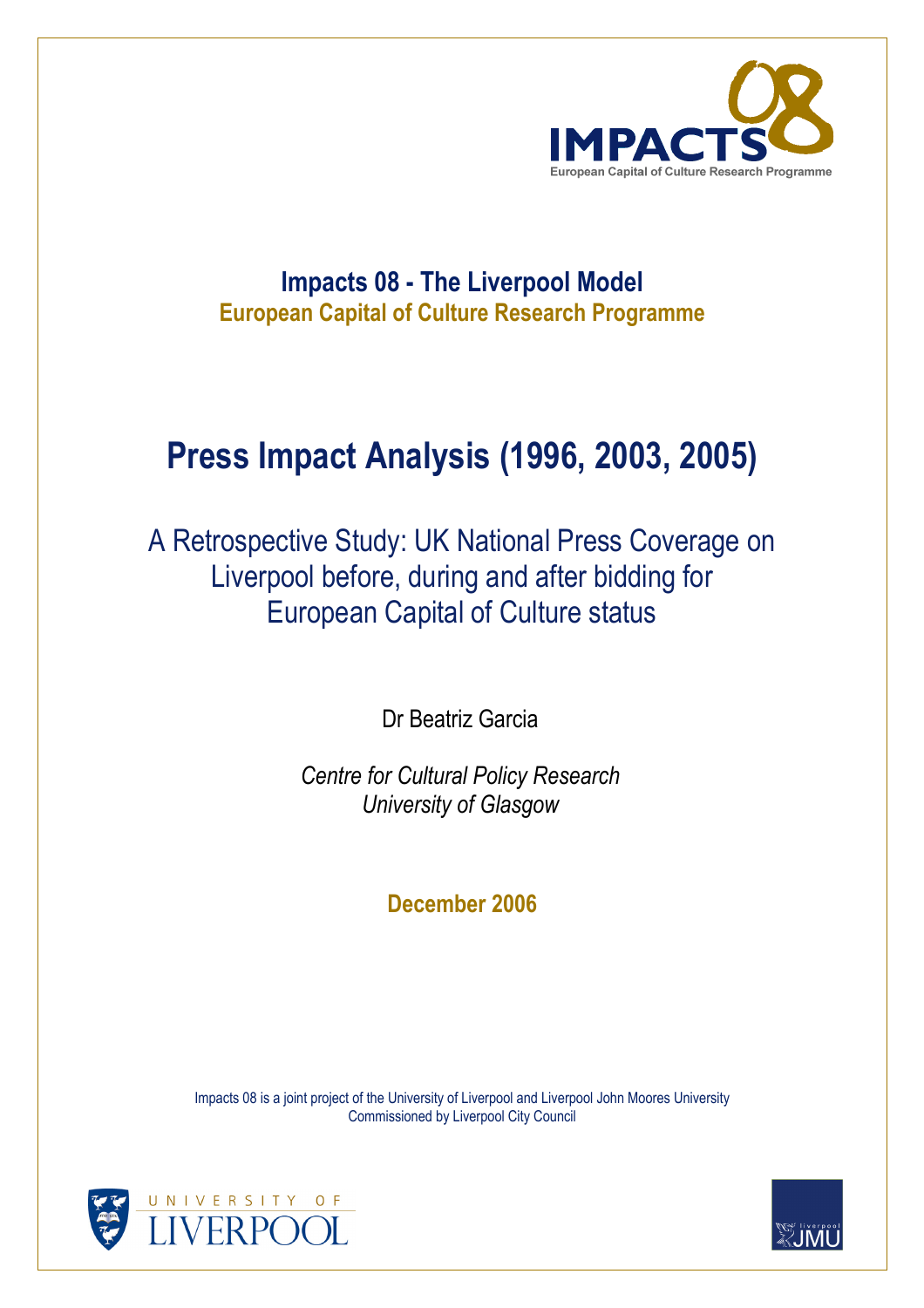# **Press Impact Analysis (1996, 2003, 2005)1**

## **A Retrospective Study: UK National press coverage on Liverpool before, during and after bidding for European Capital of Culture status**

**Dr Beatriz Garcia**  *Centre for Cultural Policy Research University of Glasgow2*

### **1. Introduction**

This report analyses developments in the repositioning of Liverpool as a 'world class' city in the context of its nomination as European Capital of Culture (ECoC).

The study focuses on the analysis of UK national press coverage referring to the city of Liverpool over the following points in time: 1996 (before the bid process); 2003 (the bid and nomination); and 2005 (event preparations). This work will be complemented in subsequent reports by the study of local and regional press coverage over the same time periods, and by the study of local, regional, UK national and international press coverage in 2007 (Liverpool 800 year), 2008 (European Capital of Culture) and 2009-10 (post-event press legacies).

The analysis of press coverage on Liverpool provides a basis to determine evolving narratives about the city and likely influence of these narratives on the perceptions of local residents, regional visitors and tourists (from both the rest of the UK and abroad). This will inform the key questions to be introduced in survey questionnaires, one-to-one interviews and focus groups. The analysis will also contribute to the assessment of less easily quantifiable cultural impacts, such as improvements in local confidence, and the effectiveness of marketing/branding messages, locally, nationally and internationally.

## **2. Report Index**

 $\overline{\phantom{a}}$ <sup>1</sup> *Impacts 08* commissioned this research in 2005 as part of an ongoing press content analysis programme.

<sup>&</sup>lt;sup>2</sup> Project team: Principal Investigator: Beatriz García; data sampling support: Floris Langen; data coding: Floris Langen and Philippa Smith. Beatriz Garcia acted as external collaborator and was based at the Centre for Cultural Policy Research, University of Glasgow, prior to becoming director of *Impacts 08* at the end of April 2006.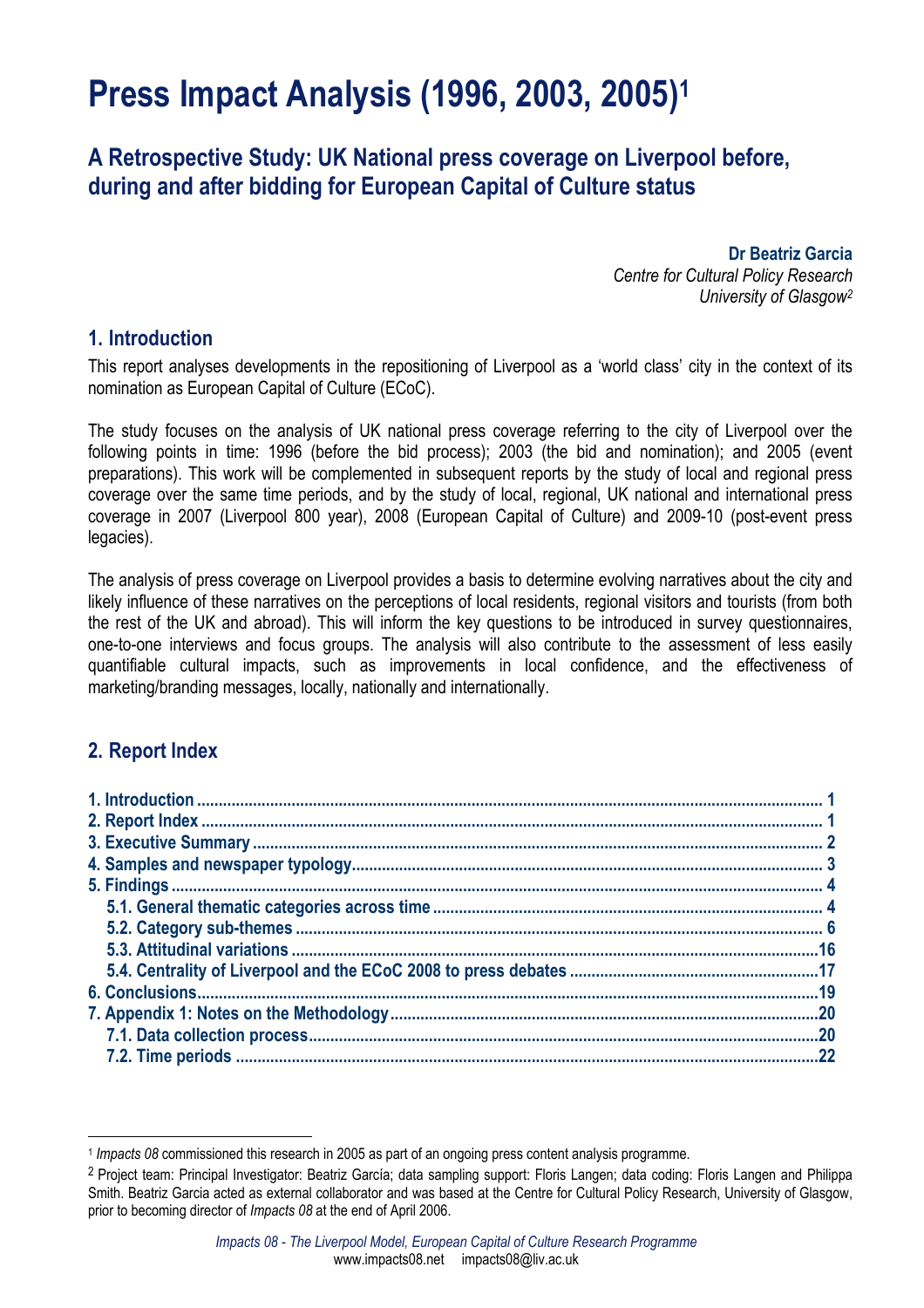## **3. Executive Summary**

The analysis of UK national press coverage about Liverpool in the years 1996, 2003 and 2005 offers a first indication of the impacts of bidding and winning the ECoC title on external representations of the city. These three time periods are relevant because they allow us to compare press references to Liverpool across time: that is, several years before the decision to bid, during the actual bid process and nomination, and in an interim year (post-nomination but well before the actual event in 2008). Subsequent analysis will look into local (city-based) and regional press representations.

The main thematic trends emerging from this retrospective analysis are as follows:

- National coverage referring to Liverpool is overwhelmingly dominated by sport and, particularly, football (up to 80% coverage). Football stories have been excluded from this analysis to allow a more in-depth understanding of other thematic trends. In future reporting, we will analyse a selection of football/sport stories presented in the context of the ECoC or Liverpool 08 specifically;
- Most national references to Liverpool are presented in the context of crime, drugs and violence stories (19.5%), which are the main sources of negative perceptions of the city;
- Since the ECoC nomination, there has been a continuous growth of stories about culture and the arts, particularly, galleries and visual arts (17%). This is the main source of positive perceptions. Coverage on the city's music scene is also growing but is not directly associated with ECoC;
- The third most common area of coverage relates to economic issues (14%). Business is treated in a positive light, while employment-related stories are predominantly negative. Debate on inward investment is the area showing the greatest growth since the ECoC nomination, and it is another key source of positive perceptions;
- Coverage on social issues/inclusion has grown consistently after the award of ECoC status (from to 2.5% in 1996 to 14% in 2005). However, many stories are treated with a negative tone, suggesting a failure to meet bid-related expectations. This situation is, however, less damaging than the trend in 1996 to associate social and race relations stories with crime and violence almost exclusively;
- Coverage on city leadership, management, policy and funding has maintained low levels (7%) but is increasingly linked to the ECoC. Public leadership and funding are the two predominant themes, attracting similar levels of positive and negative coverage;
- Finally, against our expectations and the suggestions of stakeholder interviews, national coverage about Liverpool's physical and environmental development has remained quite low (4%). This subject tends to be treated in slightly negative terms (60%), except for a very few references to cultural infrastructure development, which are mostly positive (75%).

Attitudinal variations:

- Overall, the tone of articles on Liverpool is quite balanced between positive and negative stances, although stories generally tended to be more negative in 1996 and more positive in 2003;
- The main themes attracting negative coverage are: crime and violence; social issues; employment; and health issues;
- The main themes attracting positive coverage are: galleries/visual arts; business and inward investment; TV media and entertainment; the music scene; mixed cultural events; the Beatles; and universities/research.

Impact of the ECoC nomination on press representations*:* 

- The ECoC has had a direct impact on the growth of stories about Liverpool's culture and the arts, inward investment, and social inclusion. The first two stories are mainly positive, while the last is negative. The negative press treatment of social issues should be resolved as a matter of priority, as it may have a negative impact not only on perceptions of the city, but on ECoC itself;
- The ECoC has so far not had an impact on national references to physical developments nor on debates around the city's tourist and conference appeal. This is likely to develop over the coming years.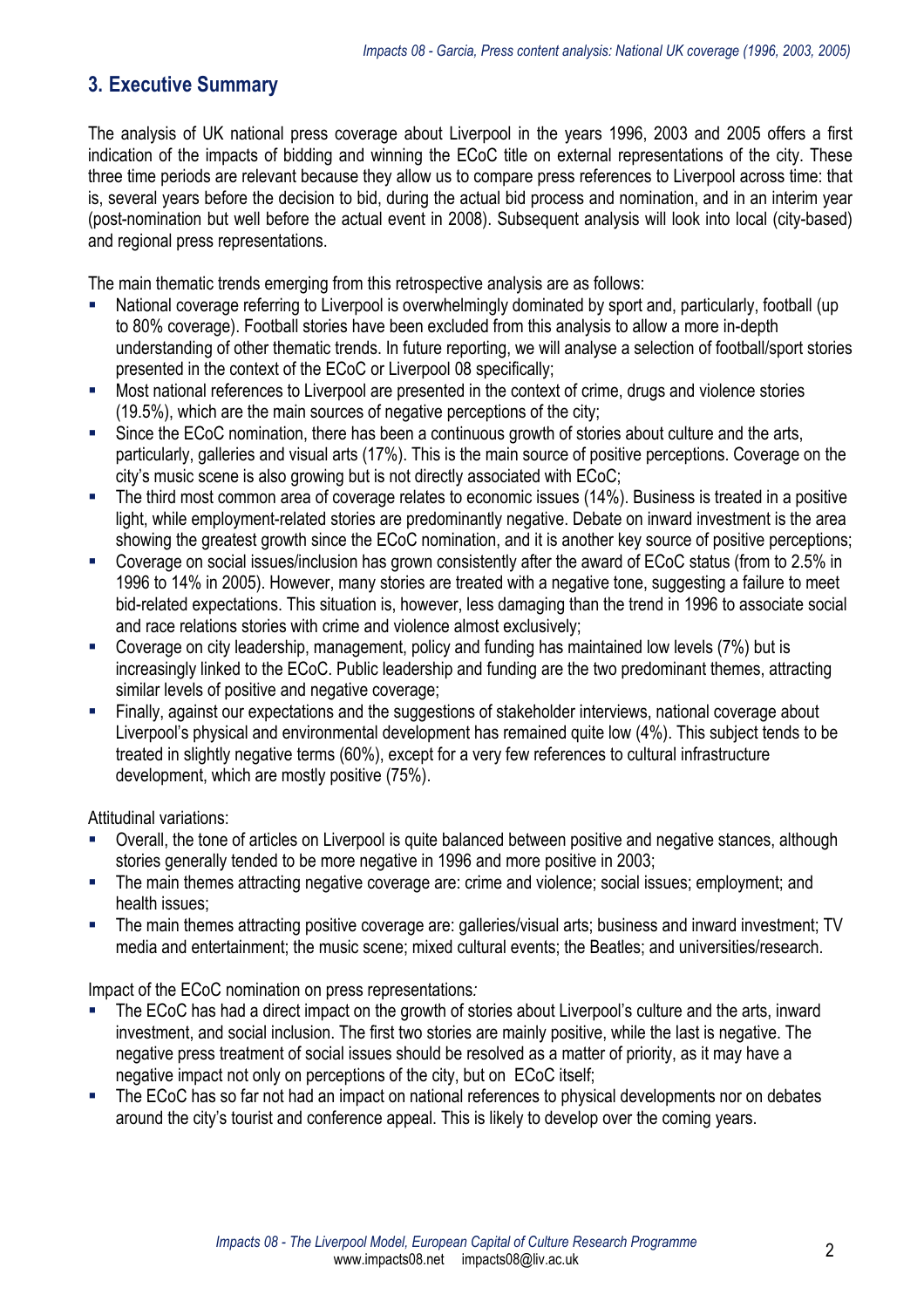## **4. Samples and Newspaper Typology**

This analysis has focused entirely on the English edition of UK national papers (both broadsheets and tabloids). As such, the findings reflect the kinds of debate surrounding Liverpool *outside* of its immediate local environment. It is to be expected that city-based and regional coverage during the same periods would offer quite a different angle, and this is to be the subject of follow-up trend reports.

Table 1 shows the national papers being surveyed in this report:

#### *Table 1: National newspapers*

|                                                                                                                                                    | <b>National broadsheets</b>                                                                                                                                                                                               | National tabloids / popular press                                                                                                          |                                                                                                                                                                                                                                      |  |  |
|----------------------------------------------------------------------------------------------------------------------------------------------------|---------------------------------------------------------------------------------------------------------------------------------------------------------------------------------------------------------------------------|--------------------------------------------------------------------------------------------------------------------------------------------|--------------------------------------------------------------------------------------------------------------------------------------------------------------------------------------------------------------------------------------|--|--|
| Daily editions<br>The Guardian<br>The Independent<br>٠<br>Daily Telegraph<br>п<br>The Times<br>п<br><b>Financial Times</b><br>п<br>Daily Mail<br>п | <b>Sunday editions</b><br>The Observer<br>$\circ$<br>Independent on Sunday<br>$\Omega$<br>Sunday Telegraph<br>$\circ$<br><b>Sunday Times</b><br>$\circ$<br><b>Sunday Business</b><br>$\circ$<br>Mail on Sunday<br>$\circ$ | Daily editions<br>Daily Mirror<br>٠<br>Daily Express<br>The People<br>п<br>Daily Record<br>п<br>Sun<br>Daily Star<br>Metro<br>Morning Star | <b>Sunday editions</b><br><b>Sunday Mirror</b><br>$\circ$<br><b>Sunday Express</b><br>$\circ$<br>Sunday People<br>$\circ$<br>Sunday Mail<br>$\circ$<br>News of the World<br>$\circ$<br>Other Sunday papers<br>Sunday Post<br>$\circ$ |  |  |

Our searches for national press coverage referring to Liverpool in the selected years brought up 6,074 articles. We decided to analyse one in every six articles as they appeared chronologically (16.6% of total). After sampling, and excluding irrelevant articles and repetitions, we selected and coded a total of 1,017 articles.

See monthly and year article distributions in the table below:

#### *Table 2: Search results and sampling process*

| <b>Total search results</b> |      |      |      |       | Analysed sample (1 in 6)  |      |      |      |       |
|-----------------------------|------|------|------|-------|---------------------------|------|------|------|-------|
| <b>National</b><br>papers   | 1996 | 2003 | 2005 | Total | <b>National</b><br>papers | 1996 | 2003 | 2005 | Total |
| Jan                         | 109  | 227  | 190  |       | Jan                       | 29   | 32   | 28   |       |
| Feb                         | 120  | 173  | 157  |       | Feb                       | 35   | 27   | 19   |       |
| Mar                         | 90   | 219  | 163  |       | Mar                       | 22   | 34   | 20   |       |
| Apr                         | 91   | 152  | 143  |       | Apr                       | 20   | 20   | 17   |       |
| May                         | 89   | 254  | 157  |       | <b>May</b>                | 20   | 32   | 22   |       |
| Jun                         | 59   | 259  | 204  |       | Jun                       | 23   | 33   | 29   |       |
| Jul                         | 115  | 209  | 186  |       | Jul                       | 39   | 32   | 27   |       |
| Aug                         | 130  | 212  | 202  |       | Aug                       | 38   | 35   | 36   |       |
| <b>Sep</b>                  | 114  | 201  | 147  |       | <b>Sep</b>                | 37   | 21   | 30   |       |
| <b>Oct</b>                  | 76   | 231  | 271  |       | <b>Oct</b>                | 19   | 33   | 36   |       |
| <b>Nov</b>                  | 92   | 222  | 266  |       | <b>Nov</b>                | 28   | 36   | 33   |       |
| <b>Dec</b>                  | 109  | 163  | 272  |       | <b>Dec</b>                | 21   | 25   | 29   |       |
| Total<br>search             | 1194 | 2522 | 2358 | 6074  | <b>Total</b><br>sample    | 331  | 360  | 326  | 1017  |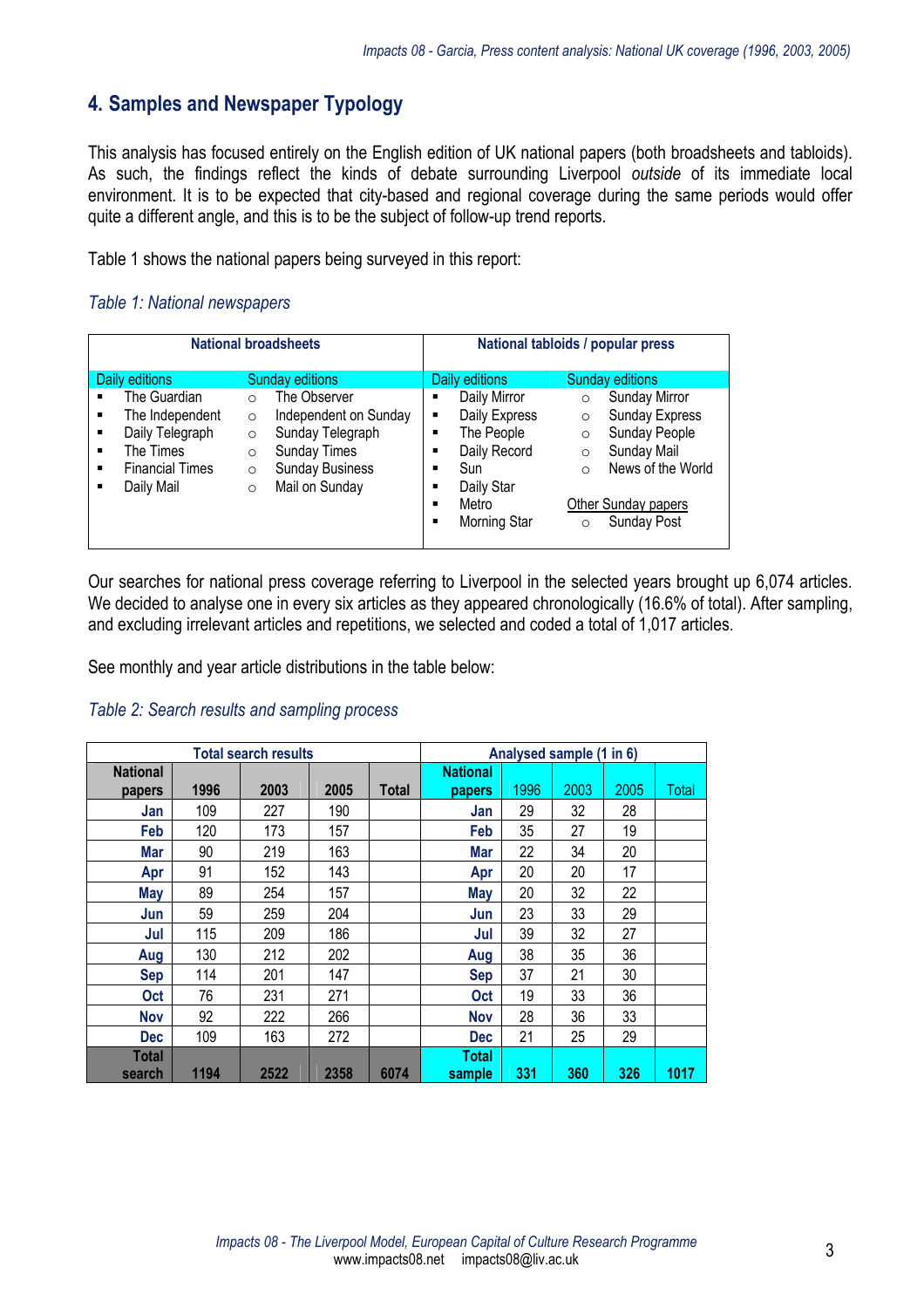## **5. Findings**

### **5.1. General Thematic Categories Across Time**

When assessing all national coverage which includes direct references to Liverpool, it becomes immediately apparent that it is overwhelmingly dominated by sport- and, particularly, football-related stories. In some periods, these can account for up to 80% of national coverage. The research team has thus decided to exclude all sportand football-related stories from the analysis to allow a more in-depth understanding of other thematic trends. This will be complemented in future press analysis with an assessment of the level of reference to sport/football within Liverpool 08 and/or ECoC specific stories.

After excluding sport/football, the main thematic categories of articles on Liverpool are distributed over each of the time periods under study as follows:



*Figure 1-: Evolution of thematic categories per year (1996, 2003, and 2005)* 

Clearly, one of the main effects of becoming ECoC in 2003 is the dramatic increase in stories on culture and the arts as opposed to stories on economic-related issues. It is also interesting to note the continuous growth of stories about social issues/inclusion, and the (so far uneven) growth of stories on the city's physical environment.

The category 'city image' is predominant across all periods. This category represents articles that offer general impressions on Liverpool and which, rather than looking in detail at a particular issue, contribute to perceptions of the city by associating it with a *range* of specific topics or themes. (When the article is focused on a topic in greater depth, we have classified it as belonging to one of the other five categories.3) 'City image' is thus understandably integral to most press debates.

Find below a brief description of each of the main six thematic areas identified, ordered according to frequency of press coverage (most frequent to less frequent).

l 3 Find a more detailed indication of our coding methodology and the definition of the selected thematic categories in Appendix 1.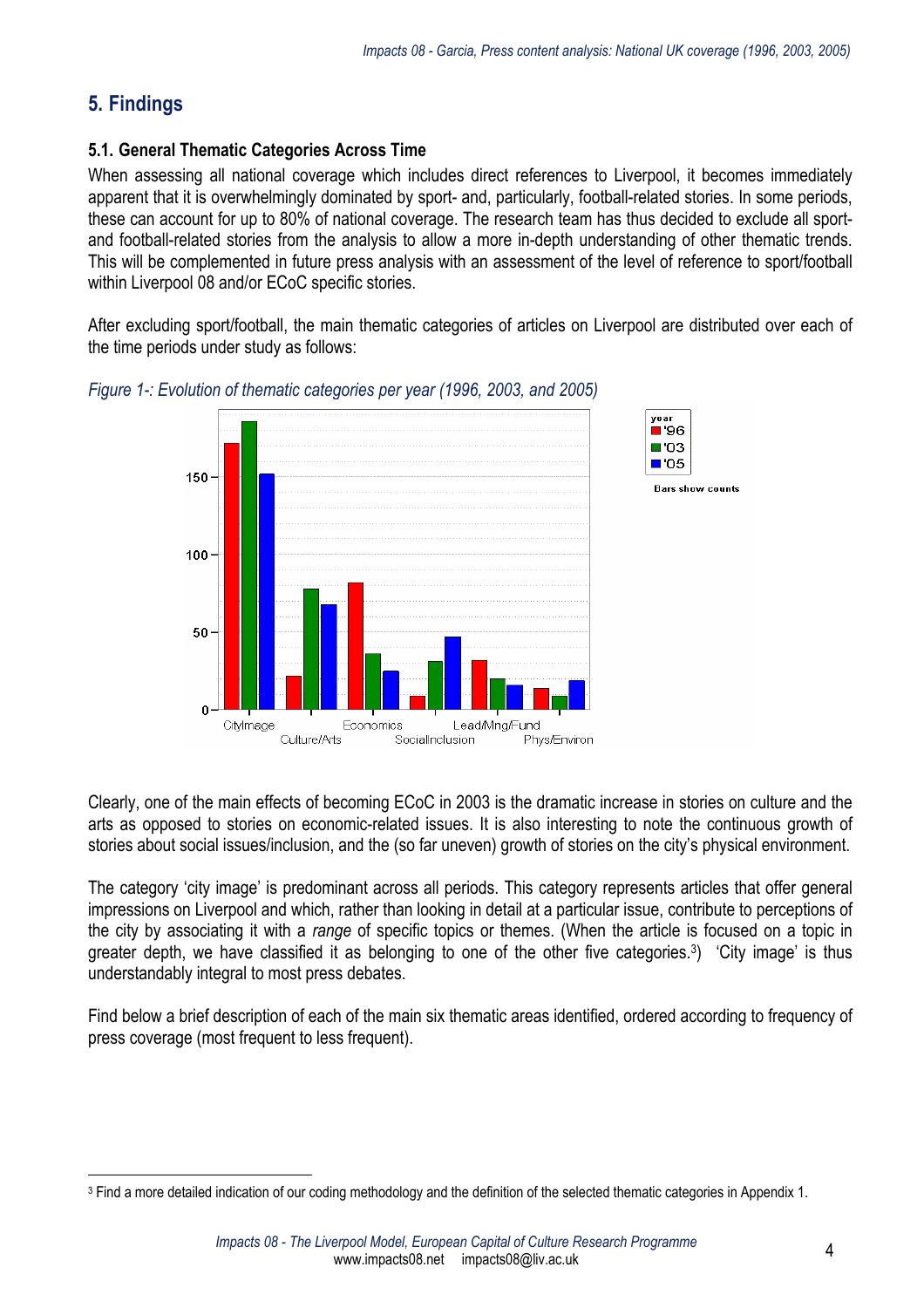#### *5.1.1. Main Thematic Trends*

**City image** (50% of all coverage): This category includes all articles discussing general topics on Liverpool as a city, its image, internal and/or external perceptions, and its 'quality of life'. This is the predominant topic across the three time periods, and includes sub-themes such as:

- Football (the dominant theme, which has been excluded from this analysis to allow for a detailed assessment of other topics);
- The music scene, the Beatles, and media (TV) and entertainment;
- **University life, research, and schools and education;**
- **Crime, violence, drugs, and alcohol;**
- **Employment, dock strikes, poverty, and health issues:**
- **Divide** Other generic 'city image' and 'quality of life' debates.

**Culture/arts** (17%): This involves debate around Liverpool's cultural icons, arts highlights, key activities, and events programming. This has become the second most common area of debate, which is a radical change from 1996, when it rarely featured in the national press. It can be argued that the ECoC 2008 bid process and nomination has been at the root of the marked increase of references to Liverpool's cultural heritage and profile since 2003. Dominant sub-themes within this category include:

- Art galleries and visual arts;
- The music scene, bands, and gigs;
- **Special cultural events and festivals;**
- $\blacksquare$  Liverpool 08 programming.<sup>4</sup>

**Economics** (14%): i.e., discussion about the city's economic development (or the lack thereof). This was the second most dominant thematic category in 1996, but, since the ECoC 2008 nomination, it has now become the third (after coverage on cultural issues). Dominant sub-themes within this category include:

- **Business development;**
- **Employment**;

 $\overline{\phantom{a}}$ 

- **Inward investment;**
- Tourism and conferences.

**Social issues** (9%): This includes debates around local and/or minority inclusion, access to activities and/or services, and social relations (racial, religious, class based, and so on). This is a subject that is progressively becoming more prevalent within national coverage. References have markedly increased since 1996, when such issues were barely discussed, placing this thematic category as the fourth most frequent after culture/arts in 2005.

**Leadership, management and funding** (7%): Involved here are debates about public leadership, key city figures and opinion leaders, event and/or city management, and funding issues (both public and private). Coverage in this category has decreased progressively since 1996, but is likely to grow after 2006 as we approach 2008.

**Physical developments, and environment** (4%): That is, debate on physical city developments, including transport and cultural infrastructures. This category has received uneven levels of coverage. After a decrease in 2003, it grew again in 2005, and, based on the experience of previous ECOCs, it is likely that it will become an ever more relevant area of debate as 2008 approaches.

<sup>4</sup> Please note that this subject is still not quantitatively significant within national coverage. We have only found articles fully dedicated to this topic in the coverage of the bid process and nomination in 2003. This theme is re-emerging in 2006.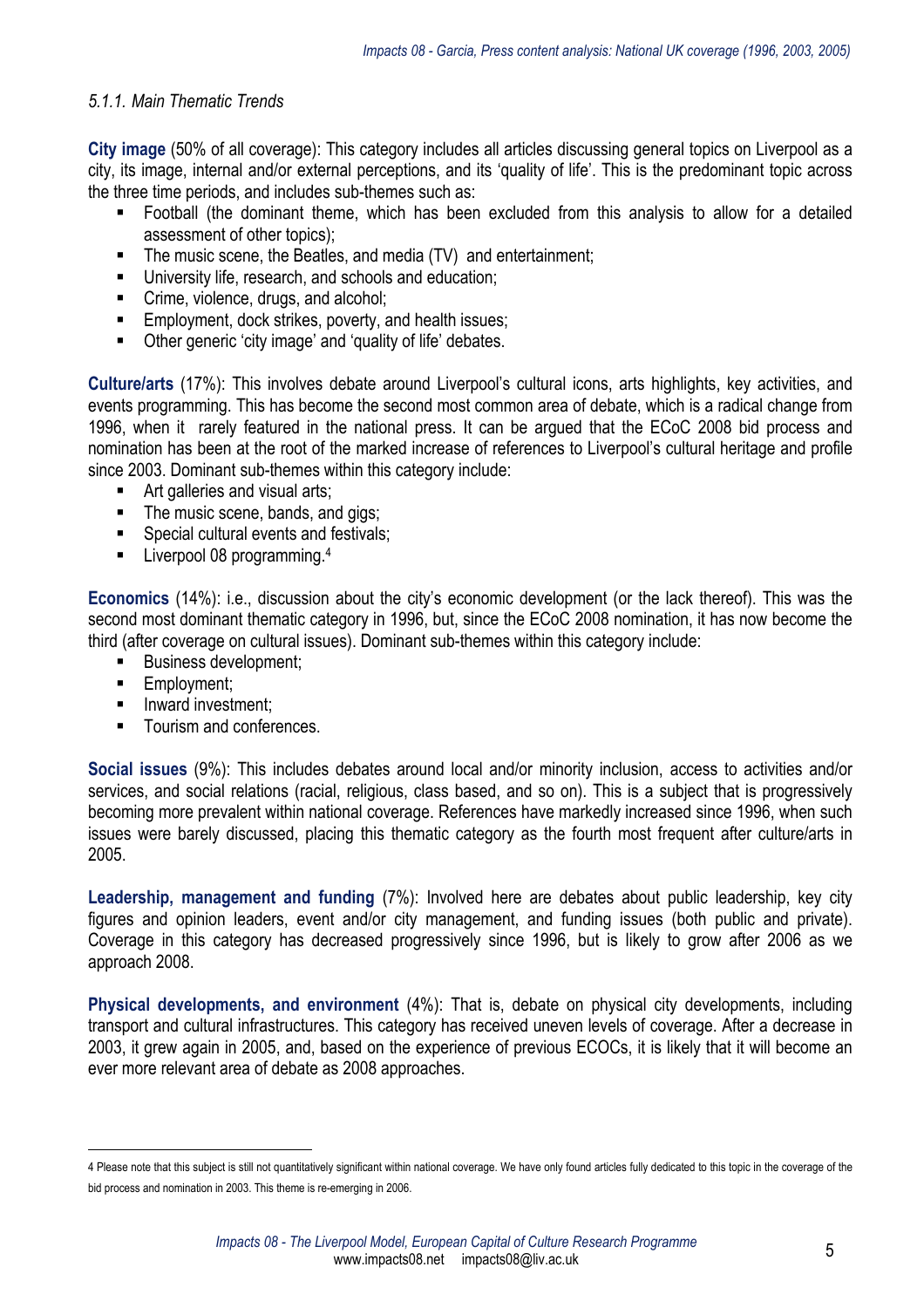#### **5.2. Category Sub-themes**

The six main categories described in the previous section cover a range of specific sub-themes. Figure 2 summarises the main sub-themes covered in 1996, 2003 and 2005, organised by category, while figure 3 indicates the relative proportion of coverage on each sub-theme by year.



*Figure 2: Thematic categories and category sub-themes: Total coverage counts* 

*Figure 3: Distribution of thematic references per year* 



*Impacts 08 - The Liverpool Model, European Capital of Culture Research Programme* erpool Model, European Capital of Culture Research Programme<br>www.impacts08.net impacts08@liv.ac.uk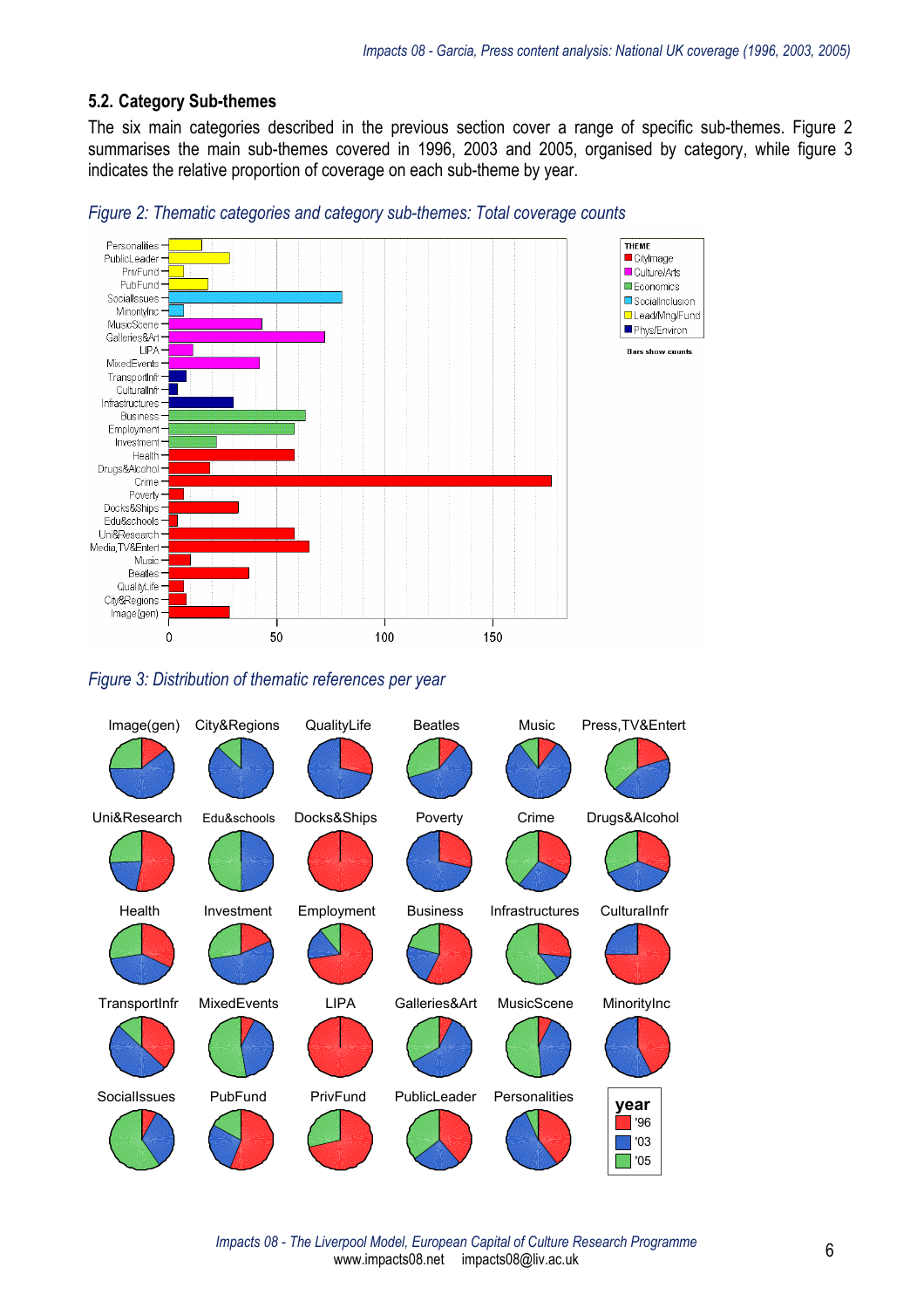#### *5.2.1. Category Sub-themes: Summary of Trends*

Crime and violence is - with the exclusion of football - the most predominant theme associated with Liverpool, particularly, in the context of discussions on **city life and image**. Interestingly, the city is also frequently associated with debate on universities/research and media, television and entertainment stories. Discussion on crime has not diminished over the years and is clearly a prevalent source of negative perceptions about the city; however, positive associations - such as references to universities - have grown in 2005, as have the also positive references to the city's potential to transform its image in the lead-up to ECoC 2008.

Coverage around the **city's economic development** is dominated by stories on business and employment. The former has retained a positive profile over the 3 years studied. Employment-related stories, however, are predominantly negative. This is, in part, an effect of high levels of coverage of the Liverpool dock strikes in 1996. Nevertheless, coverage of both business and employment issues is decreasing in comparison with stories about investment, which are mainly positive. References to growth in inward investment – mainly related to the boom in property developments – peaked during the ECoC nomination in 2003, and often refer explicitly to Liverpool 08. Positive coverage about inward investment can, thus, be partly considered an effect of ECoC nomination.

Articles focusing on the **physical/environmental development** category are not frequent within UK national reporting, despite it being a focal point of coverage and public debate at a local level, and it being often referred to as the most direct effect of Liverpool becoming an ECoC. Interestingly, in the articles analysed, we have not identified direct links between reporting on infrastructural developments and ECoC. This theme has, however, grown over 2005 and is likely to become more predominant in following years.

The discussion around **culture and the arts** has grown consistently since 1996, when it was barely present within national press debates. In 2003, this now prevalent sub-theme referred to the city's galleries and visual arts collections, and was often presented in the context of references to ECoC 2008, thus suggesting that the arts were considered a key asset in Liverpool's successful bid. Interestingly, there has also been a growth in references to the city's music scene, with a particular focus in 2005 on upcoming bands. No direct link has been identified between music scene coverage and references to ECoC 2008, which indicates that coverage on this topic would have grown regardless of the nomination. Another area receiving increasing levels of coverage in 2005 is what we have termed 'mixed events', which comprise references to festivals and other arts programming, and, progressively, references to ECoC 2008-related activities. In 1996, a theme attracting headlines throughout the UK was the opening of LIPA. We have not identified articles focused on this topic in 2003 and 2005, but references are emerging again in 2006, on the occasion of LIPA's 10<sup>th</sup> anniversary.

Press reporting on **social issues** has also grown consistently since 1996. Most of the stories offer mixed accounts of social issues. However, at the time of the nomination, we have also observed a marked growth in stories dedicated to debating local or minority inclusion and relating this debate to the opportunities and challenges brought up by ECoC 2008. Against our initial assumptions, most of these stories introduce a negative tone. This may be an effect of the extremely high levels of expectation raised by the bid period, which clearly emphasised issues of diversity and inclusion as the core strengths of Liverpool's proposal. Indeed, these are perspectives presented by the national press and, as such, may well differ from those offered by local papers. It is also worth noting that while in 1996 most stories about race relations were presented in the context of crime, 2003 and 2005 saw 'race relations' presented in the context of 'social cohesion' debates and the progression of 'the multicultural cause'. Most articles within this category are negative (72%); however, this sort of criticism is less damaging to Liverpool's reputation than perhaps it once was, as it is no longer mainly associated with crime and violence stories, and levels of coverage are much lower.

Finally, stories on **city leadership, management and funding** have maintained consistently low levels of coverage across all periods. After 2003, many of these are directly related to ECoC. The predominant area of debate refers to public leadership (in particular, the role of Liverpool City Council), and is treated with similar levels of positivity and negativity. Discussions around funding tend to focus on public funds, and, up to 2005, have not been directly related to ECoC 2008. These are followed by references to Liverpool's non-governmentrelated personalities, or 'celebrities', which peaked in 2003 (during the bid process) and in very positive terms.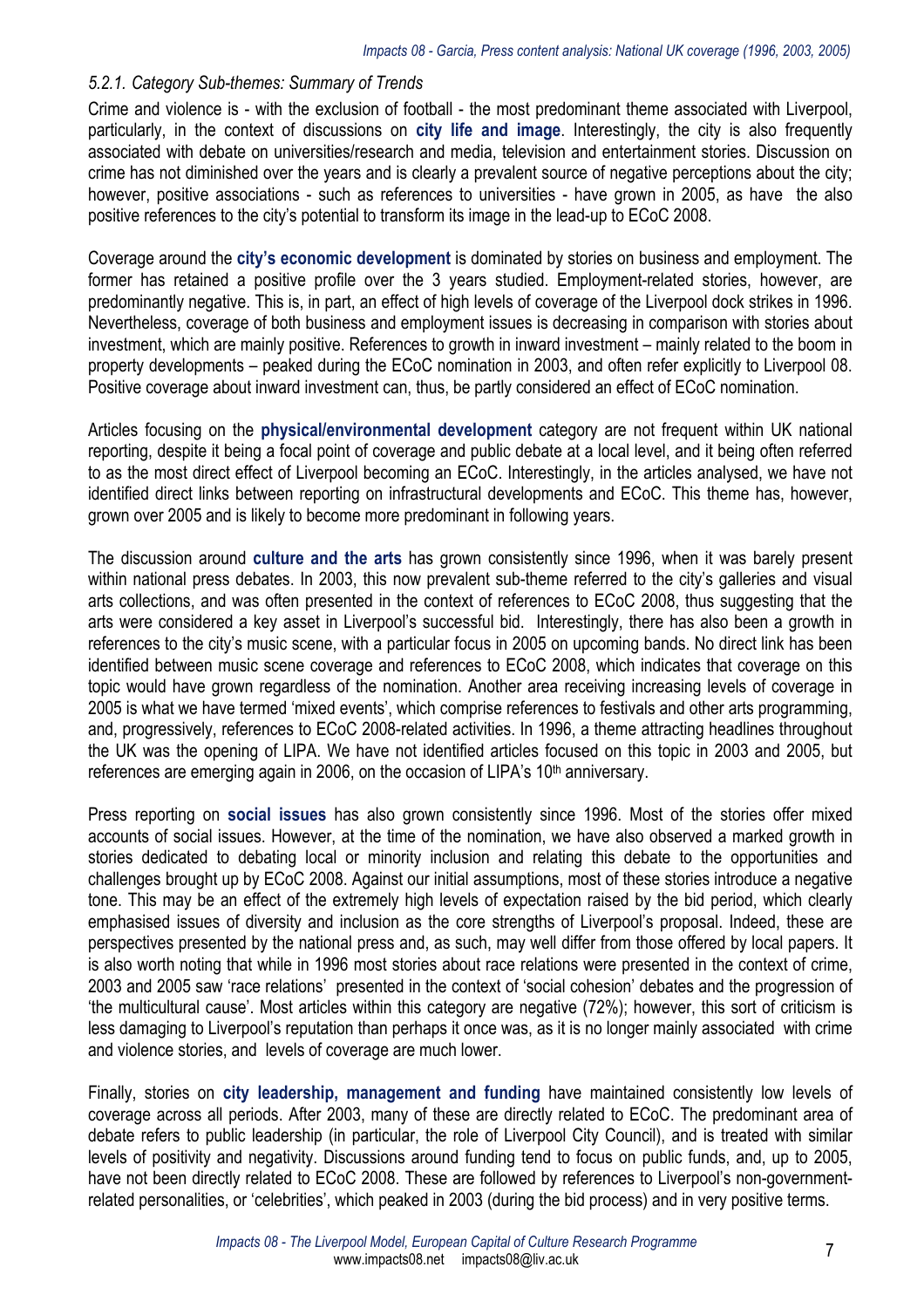#### *5.2.2. City Image Category*

References to Liverpool within the national press tend to offer generic impressions of the city that contribute to nation-wide perceptions and often reinforce established stereotypes, whether this be in negative or positive terms. The 'city image' category includes a range of sub-themes that have degrees of overlap with most of the other six categories. For instance, it includes references to the Beatles and the city's music scene, which, when discussed in detail by journalists, we have classified as 'culture and arts' articles. It also includes generic debates on poverty, crime and violence that relate to the 'social issues and inclusion' category.



After sport/football related stories (which have been excluded from this analysis), Liverpool is frequently mentioned in the context of crime and violence-related stories, this being the theme which contributes perhaps most damagingly to negative perceptions of the city. However, it is also interesting to note the range of references to the city in the context of press and television stories, articles about university and academic research, and, predictably, stories on the Beatles; these all contribute to a positive perception. On balance, within this category, 30% of references to Liverpool are positive, while 17% are neutral and 53% are negative.



#### *Figure 5: Distribution of attitudes per 'city image' themes*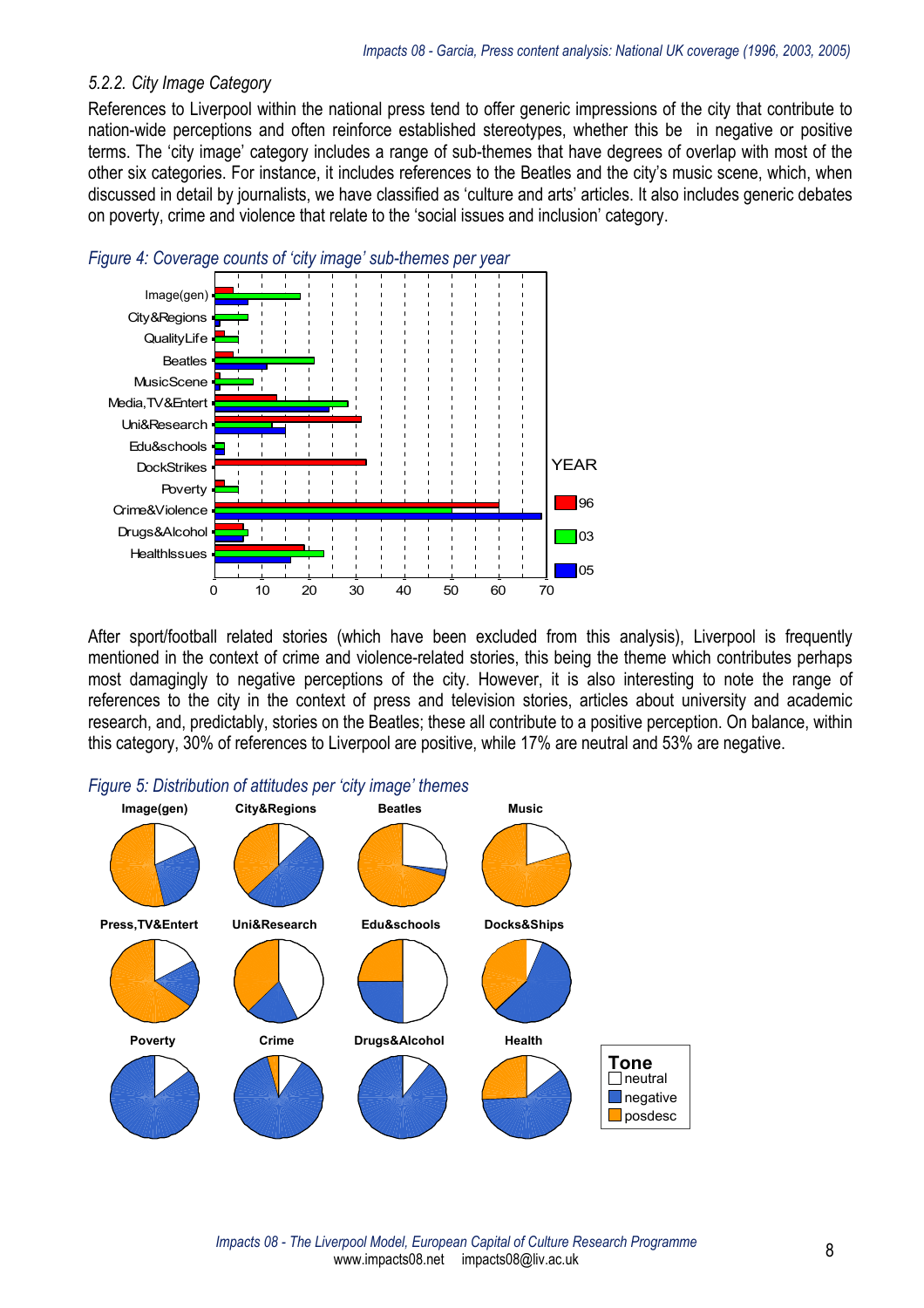Crime and violence is clearly the most predominant theme across all years, attracting 17.6% of all coverage mentioning Liverpool. References to this issue diminished in 2003, but increased again in 2005. Coverage is predominantly negative; however, it tends to be of a purely descriptive nature, presented within brief articles (less than ¼ page) and referring to Liverpool only 'in passing' or in the context of other issues and locations. In 1996, a wide range of stories referred to the rising of crime figures and gun crime - in particular, related murder cases, picket line violence, and race and/or sectarian violence. In 2003, many stories related to the so-called 'Alder Hay Hospital organ scandal' and the 10<sup>th</sup> anniversary of the murder of Jamie Bulger (mainly covered by tabloids). In 2005, many stories were focused on the murder of Anthony Walker, rising levels of ethnicity-related violence following the London bombings, the Morecambe Bay cockling tragedy, and the ongoing rise of shootings and gun culture.

The issue of drugs and alcohol has been identified as a separate sub-theme, attracting up to 1.9% of all analysed coverage. However, most of these stories are also linked to crime and violence, which, if combined, would make total coverage of crime rise to 19.5% of the total coverage mentioning Liverpool.

Most crime and violence stories adopt a negative tone; however, some of them are also presented in positive terms, indicating perhaps the resourcefulness of the city in confronting and tackling these issues:

Church Watch, a non-denominational voluntary body set up to monitor levels of church crime, is to organise the scheme, which will be similar to the Neighbourhood Watch schemes used in many residential areas. The new scheme is being tried out in Liverpool, where the local branch of Church Watch recorded 674 thefts, burglaries or attacks last year. (Sunday Telegraph, March 2003)

The second most frequent theme within the 'city image' category concerns the media – that is, press, TV and other entertainment stories (6.4% of all coverage). These stories are positive on 65% of occasions and negative only 15% of the time. Liverpool is often mentioned in the context of television programming, from documentaries to comedy and chat shows (i.e., 'Richard and Judy'). In 1996, there was a wide range of articles discussing TV documentaries on the city's social issues (such as the dramatisation of the Hillsborough disaster and the docks disputes). In March 2005, some of the press entertainment stories in national tabloids displayed a negative undertone, as they referred to the UK's failure to secure any points in the Eurovision Song Contest due to the "dismally tuneless" performance by the Liverpool duo Jemini (Daily Mail, March 2005). Throughout each of the three time periods, there have been a range of references made to the Granada Media group, all of them positive in terms of the city's image.

It is interesting to note that 5.8 % of all national stories referring to Liverpool mention university academics and research-related issues specifically. Most of these stories present quotes from university professors discussing new research findings, but others refer to academic conventions in the city and the universities' positions within the wider UK education and research league. Overall, there is a balance between references to the University of Liverpool and Liverpool John Moores University; the stories are 38% positive and 43% neutral (the latter mostly denotes brief references to university professors without direct references to the city itself). In 1996, many of these stories referred to education league tables and the position of Liverpool universities within the Research Assessment Exercise (RAE), and took a positive tone. In the same year, there was a number of references to the University of Liverpool's involvement with police schemes to capture criminals. In 2005, there were also a wide range of references to the 'Alder Hay Hospital organ scandal', linked to the University.

Health-related stories account for 5.7% of all references to Liverpool. These tend to be of a negative nature, and cover issues of malnutrition and damaging levels of teenage pregnancy, amongst others. On the positive side, some health-related stories concern breakthroughs in health research at the Liverpool universities. Overall, health stories present a negative picture of Liverpool in 64% of cases, and a positive one in 26% of cases.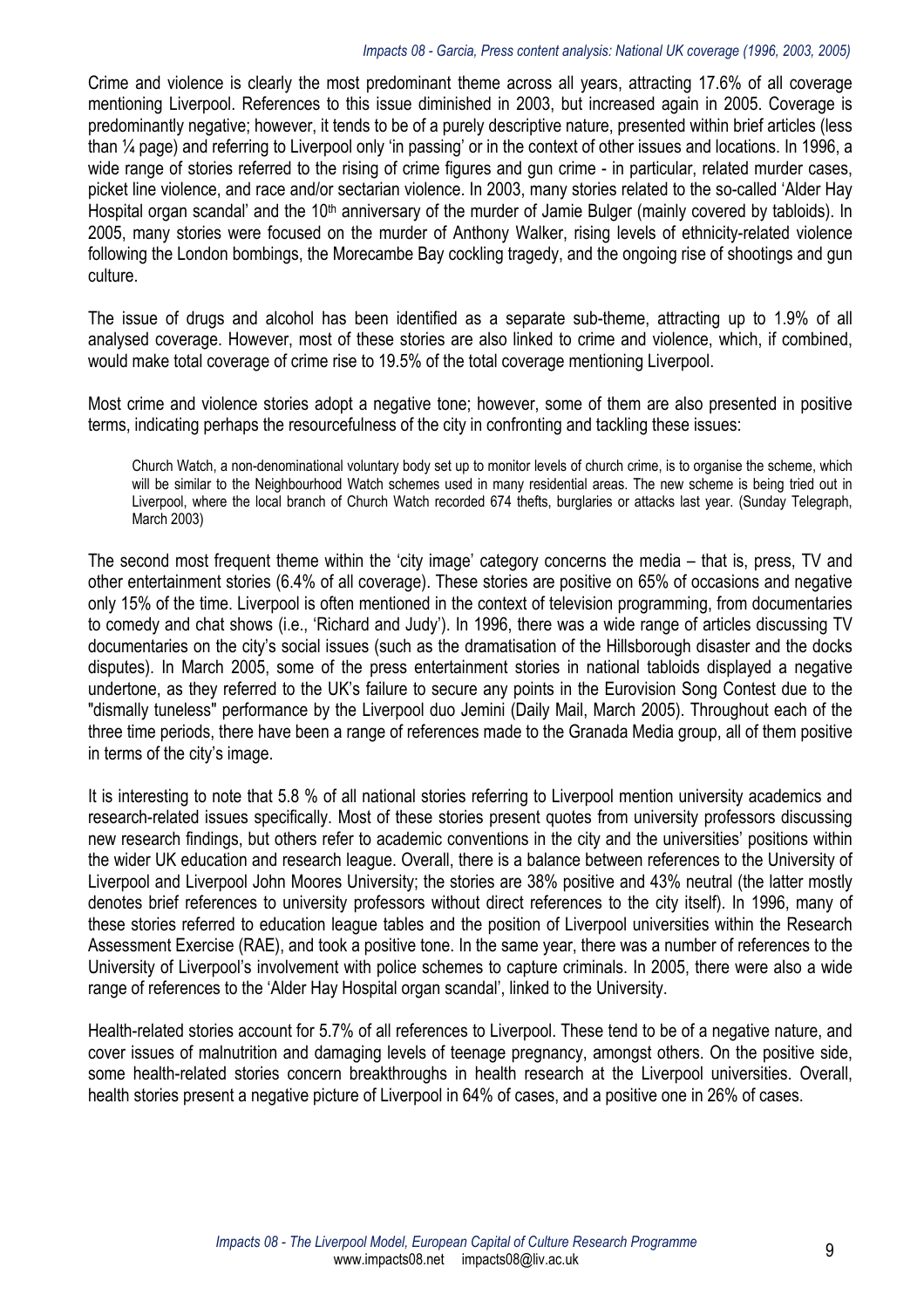References to Liverpool in the context of Beatles stories account for 3.5% of coverage. Although most of these articles are brief, there are also quite a range of long features (more than ½ a page), offering some analysis of, or background reference to, Liverpool and its music scene more widely. These stories are 71% positive (only negative in 3% of cases) and were more predominant in 1996. In 2005, they seem to be substituted with other stories, either on the current city music scene or with specific reference to tourism developments.

It is relevant to note the level of references to the Liverpool dock disputes in 1996. It should be realised that dock strike-related stories have also been coded within the 'economics' category as part of coverage on 'employment' issues; such stories are coded in this way when the strike is referred to 'in passing' and is used to discuss the general state of the city, rather than constituting an in-depth analysis of the issue itself.

There are also a number of articles specifically discussing the city's image and changing perceptions of the city. These have increased steadily since 1996 and continued to grow in 2005. In 1996, a range of stories referred to a major event, the Euro'96, as a possible catalyst in enhancing perceptions of the city:

It has been a bad year for the city's image, with a spate of gangland shootings and a labour dispute at the docks reminiscent of the bad old days. But Euro 96 will bring with it a media horde which will occupy the city for extended periods. Liverpool's propagandists are ready for them. (Financial Times, May 1996)

In 2003, beyond generic references to the potential of ECOC 2008 in changing the city's image, there was also a noticeable range of stories on Liverpool's World Heritage City nomination. In 2005, the debate around Liverpool stereotypes was stirred by the controversial remarks of Boris Johnson in *The Spectator* magazine. Other negative city image stories referred to issues around the 'Scouse accent', the lack of 'character' of some suburban neighbourhoods, and the existence of boarded up shop-fronts on inner city streets:

Provincial accents are a barrier to career success, a survey of businessmen showed yesterday. The Scouse accent was judged the most damaging to promotion prospects. (Daily Mail, December 2005)

Positive stories on the city's image (53%) tend to question established myths, while negative stories (28%) tend to reinforce them:

Here at last is a heartening rebuttal of the myth that you can't eat well in Liverpool. But round these parts eating is only a warmup for the main event, as I discover when we later descend into the teeming lanes around Concert Square, epicentre of Liverpool nightlife. Modo, Beluga, Rsvp, The Blue Angel (aka The Razz). (Observer, May 2003)

Liverpool is the butt of countless bad jokes about moustaches, tracksuits, accents and thieving. (Daily Mirror, October 2003)

Other city image sub-themes account for less than 1% of press references to Liverpool. These include: discussions about how Liverpool relates to, or compares with, other parts of the North West or the UK; references to the city's overall quality of life; discussion on poverty – which tends to be linked to debates around employment (see the 'economics' category, analysed below); and discussion on children's education and schools. With the exception of 'poverty' related stories, these sub-themes are mainly presented in a positive light.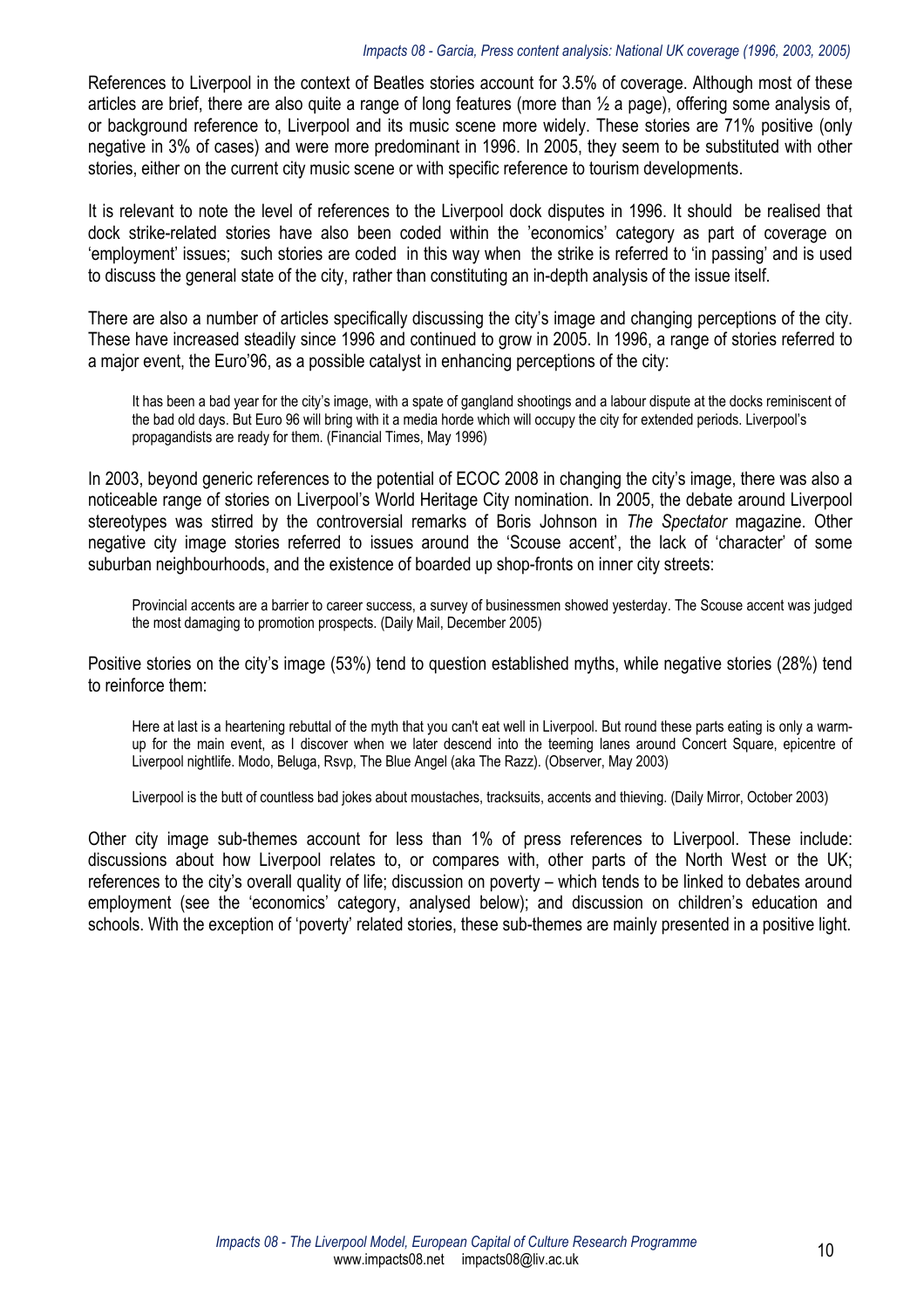#### *5.2.3. Culture and the Arts*

This category constitutes the second most frequent area of coverage due to a dramatic increase in culturerelated articles from 2003 onwards; it can be argued that this is a direct effect of the ECoC 2008 bidding process and subsequent nomination.



*Figure 6: Coverage counts of 'culture and the arts' sub-themes per year and distribution of attitudes (%)* 

As shown in Figure 6, most discussion on 'culture and the arts' in Liverpool has focused on the city's galleries and visual arts offer (7.1% of all coverage on the city). This is followed by the debate on Liverpool's music scene (4.2%) and other mixed arts events (3.8%). It is also interesting to note the amount of coverage given to the Liverpool Institute for Performing Arts (LIPA). This coverage was concentrated entirely in 1996 (the year of its opening), and it combined generic references to the venue's official opening, special visits by Paul McCartney and the Queen, and some financial controversies. We have not identified any article fully dedicated to LIPA in either 2003 or 2005. References to the venue, however, are re-emerging in 2006 on the occasion of its 10<sup>th</sup> anniversary.

National coverage of Liverpool galleries and visual arts stories was particularly acute in 2003, during the bid process. This seems to indicate that this was presented as one of the city's key assets and as providing a strong motive for it becoming ECoC. In contrast, 1996 had barely any mentions of this topic. Interestingly, the overall majority of references to this topic (94%) were incorporated within generic articles listing other ECoC candidate cities, or, alternatively, were presented as part of UK national arts listings and/or highlights. As we might perhaps expect, 92% of coverage on this issue has been positive throughout all time periods.

The 'mixed events' sub-theme includes articles debating city festivals, individual performers, and, increasingly, references to specific ECoC 2008 programming. ECoC programming was mostly mentioned in 2003, and provoked some debate about the nature of the programme and whether it should be used to promote local talent or to bring in international stars. In 2005, a range of references were made to 'Sea Liverpool', the first themed calendar year in the lead up to 2008:

As fireworks illuminate the evening sky on another Bonfire Night, Liverpool will be more a city of cordite than capital of culture as a spectacular display takes place this evening against the classy backdrop of the World Heritage waterfront. The event is part of Sea Liverpool, the latest themed calendar year as the city winds up to 2008 and its prestigious 12 months as the European Capital of Culture. (The Independent, Nov 2005)

Debate around Liverpool's music scene has been growing consistently since 1996. It is interesting to note that in 2005 there have been more articles on this topic than there were during the bid period, and that these articles tend to *exclude* any reference to ECoC 2008. In general, they tend to be very brief articles (¼ of a page or less) referring specifically to bands or gigs . They are positive towards Liverpool on 84% of occasions; we have not identified any negative references to the city in this particular sub-theme.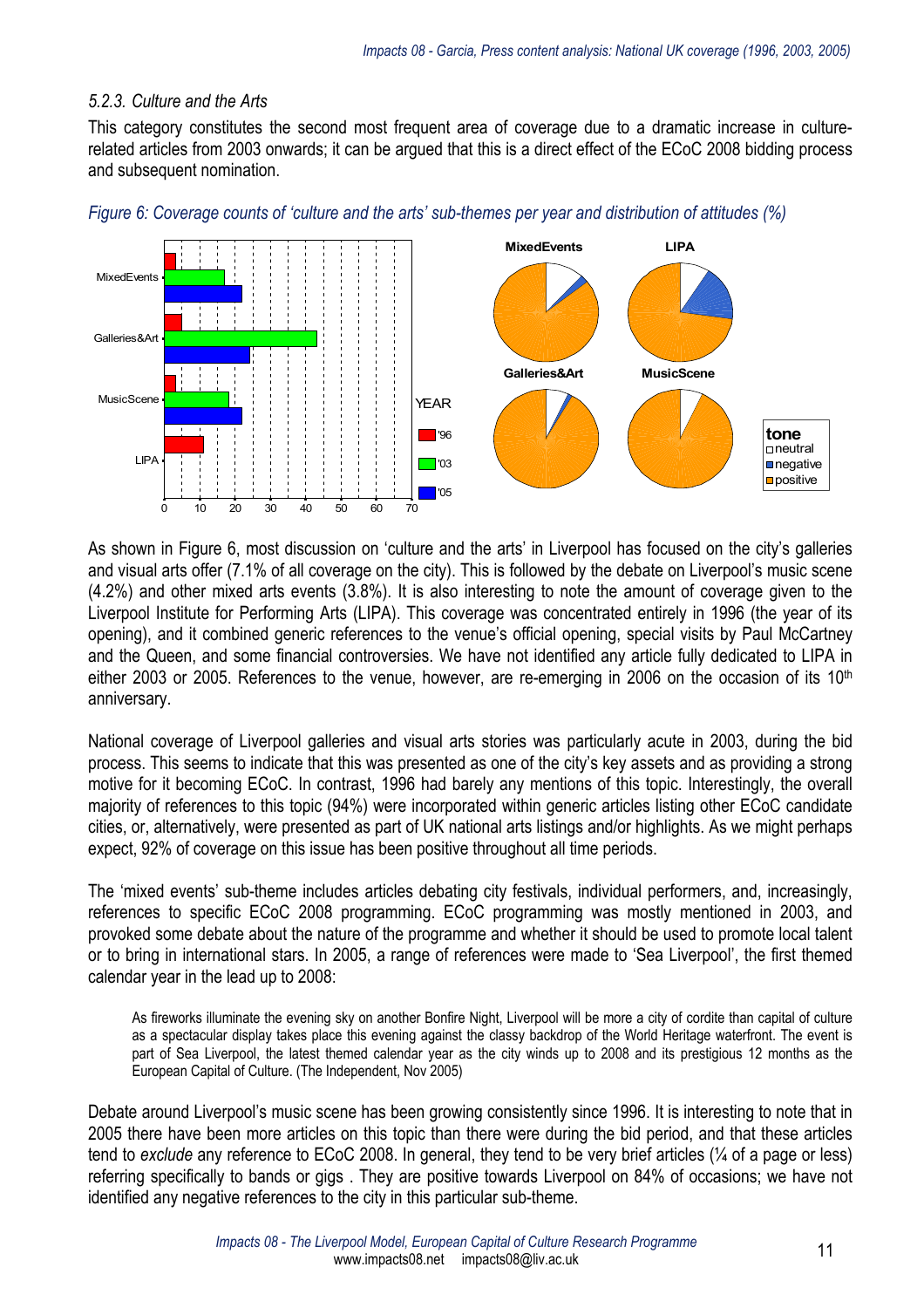#### *5.2.4. Economic Development*



*Figure 7: Coverage counts of 'economic' sub-themes per year and distribution of attitudes (%)* 

In 1996, the 'economics' category was the second most frequent area of coverage after generic city references. However, practically all related sub-themes received decreasing levels of coverage in 2003 and 2005. The only theme that has increased in frequency relates to 'investment', which was recurrent in the 2003 coverage.

The most frequent economic sub-theme is 'business in general', including references to company merger processes, international trade links and the development (or loss) of export markets, and so forth. In 1996, a particular story catching the attention of the national press was the oil and field development of the Liverpool Bay company. The majority of stories on this subject are clearly positive (over 73%), particularly from 2003 onwards.

Employment was the most predominant area of economic debate in 1996. The main reason for this was the extensive level of coverage attracted by the dock strikes in that year. In our analysis we have categorised these articles into two groups: one as part of the city image category, which refers to generic perceptions of the city; and another within this category, implying a more in-depth debate and analysis of the issue. Beyond the dock disputes, many of the references to Liverpool in the context of articles about 'employment' had to do with job losses, particularly in 1996 and 2003. Almost 83% of employment stories refer to Liverpool in a negative light; however, reporting has become more positive in 2005, referring to upcoming opportunities for job creation.

Discussion on investment has grown remarkably from 1996 to 2003, although there has been a slight decrease in 2005. This sub-theme mainly reflects stories on property developments and real estate markets. The tone of investment-related stories is overwhelmingly positive (86%) and tends to be linked to ECoC 2008. Find below a range of representative quotes on this issue:

Phil Lawton of Sutton Kersh estate agents which has nine outlets in Liverpool says: "There was a flurry of interest after the announcement of Capital of Culture. We are seeing lots of big investors, but also individual professionals showing an interest. People are looking to provide for their pensions. I wouldn't want to overhype the situation but Liverpool is a good bet." (Guardian, July 2003)

The award of European capital of culture to the city should have a very positive effect on property values across the board. (Guardian, June 2003)

Prices are zooming up in Liverpool, European City of Culture 2008. But the average house is still under Pounds 40,000 attracting increasing numbers of investors. (Sunday Times, August 2003)

The wave of optimism that greeted Liverpool's successful bid to become the European Capital of Culture for 2008 has spread to its housing market. (The independent, August 2003)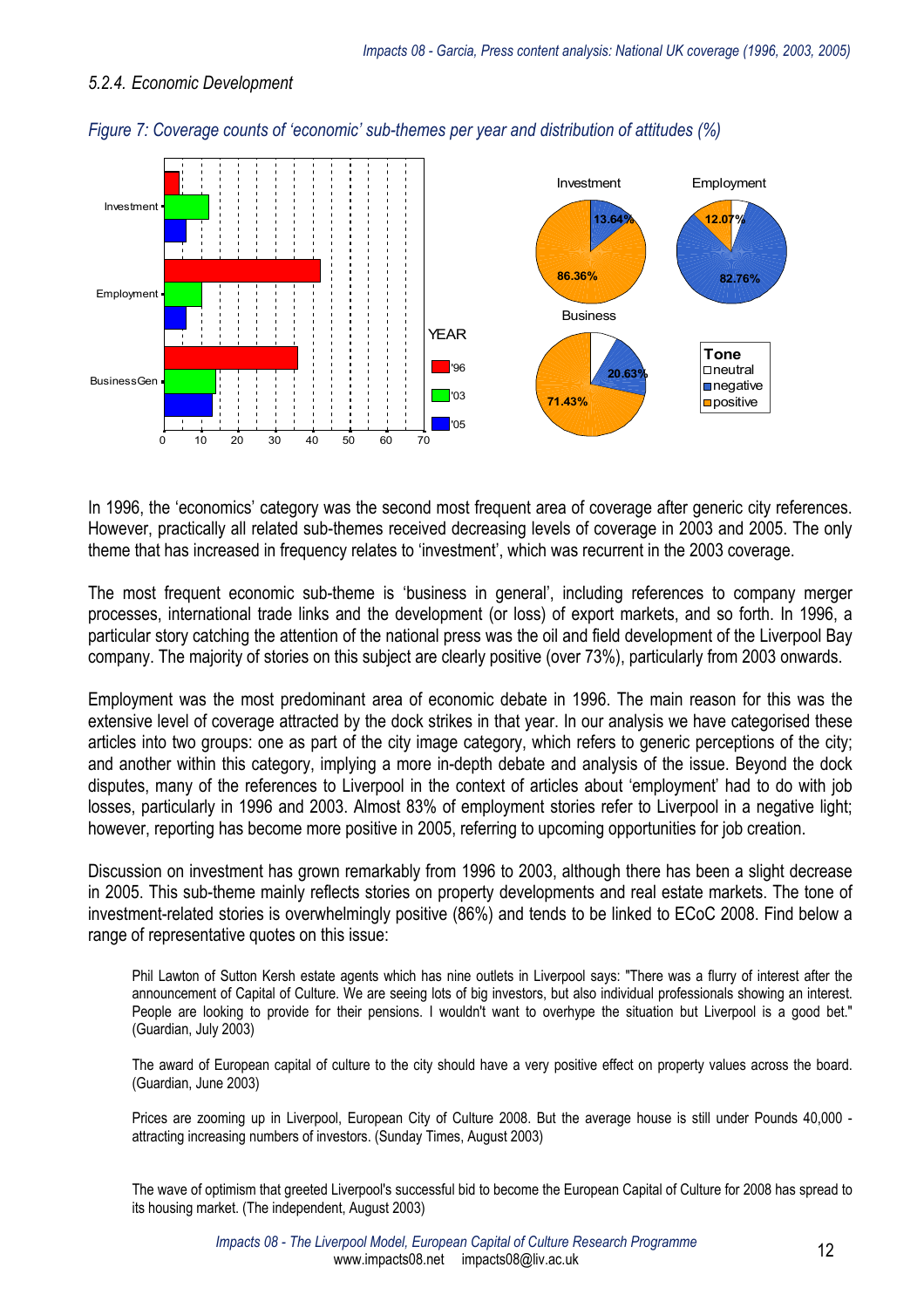After many years of seeing other parts of Liverpool going through change, we have learned the lessons of the 1970s, which is why housing market renewal will bring a mix of demolition, refurbishment and new-builds. The first phase of renewal in this neighbourhood will consist of 107 properties: a mixture of one-, two-, three- and four-bedroom, two- or three-storey houses and apartments. Most importantly, this will deliver choices that don't exist and give local people the opportunities to stay, rather than reasons to leave. (Guardian, November 2005)

Scouse house prices go mad: The butt of many jokes, Liverpool has the last laugh as its property market rockets. Famous the world over as the birthplace of the Beatles, the city has been unloved by the public and investors alike, who associate it with urban neglect and devastating riots in the Toxteth area more than 20 years ago. But now, after being named the European Capital of Culture for 2008, Liverpool has regained the spring in its step and property prices are rocketing. (Financial Times, June 2003)

Against our expectations, in our analysis of these time periods - particularly 2003 and 2005 - we have not found a significant number of articles focused on discussion about tourism and conference markets. Some articles have emerged in 2005 referring to the need to develop hotels and hospitality offers, but not to a sufficient extent to be made a separate sub-category; they have, rather, been included within the 'investment' sub-theme.

#### *5.2.5. Social Inclusion and Access*

National coverage on social issues related to Liverpool is often popularly presented in the context of crime and violence stories; we have analysed and included such coverage within the 'city image' category. Articles included within this 'social issues' category reflect more in-depth debates around issues of inclusion, minority relations, access, and participation.



#### *Figure 8: Coverage counts of 'social' sub-themes per year and distribution of attitudes (%)*

Interestingly, the mixture of issues here make it difficult to assign them specific sub-themes. However, in 1996 and 2003 we have been able to identify a series of articles clearly stressing 'minority issues', ranging from race/ethnic relations, disability, and local community and identity issues. It is important to note that, in 2003, all of those articles were dedicated to discussing the impacts of ECoC 2008; worryingly, all of those were discussed in negative terms. Find below a couple or representative quotes:

Catherine Pepinster's article "How to make Liverpool fab" (8 June) was acutely observed. She is spot-on when she pleads that those developing the programme leading up to 2008, when the city becomes European Capital of Culture, make the local population's contribution and character central. Liverpool has been colonised by apparatchiks from the community arts and culture industries. And, all too often, local people feel excluded from the process of artistic and cultural regeneration, as though they can't be trusted. Unless there is evidence of a flowering of art and music made here in Liverpool, as well as the inevitable "spectaculars", then the enterprise will, for me at least, be a failure. (Independent on Sunday, June 2003)

While Liverpool City Council rejoices in being voted European City of Culture, preparations are under way for festivals and events, including art and drama productions for the deaf. Meanwhile, some facilities for the deaf in the city are falling into disrepair. A deaf drama group was recently excluded from using the superior facilities at the Queen's Drive Centre in Liverpool.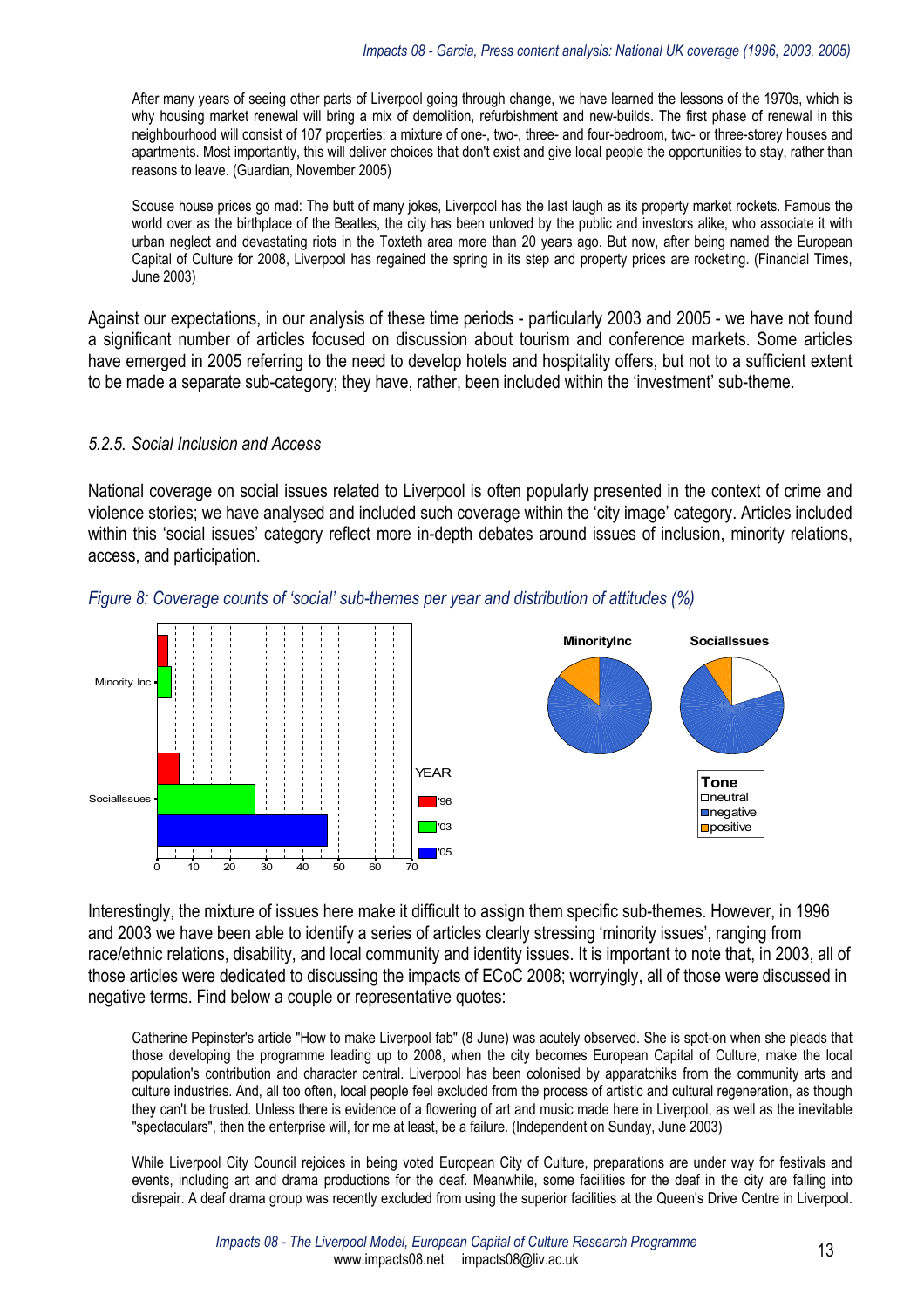So, while the citizens of Liverpool celebrate, they should spare a thought for those deaf projects that need more funding now. (Daily Mirror, June 2003)

#### *5.2.6. Management, Leadership and Funding*



*Figure 9: Coverage counts of ''management' sub-themes per year and distribution of attitudes (%)* 

This category has attracted low levels of coverage after the bid period relative to 1996. However, discussions on public leadership in the city and the role of key personalities and celebrities tend to be directly linked to ECoC 2008 debate and with positive undertones ( the public leadership debate, however, also attracts similar levels of negative coverage). From these trends, we may conclude that coverage on leadership and management is likely to develop and grow over the coming years, although it is likely that it will retain a low profile within UK national press debates in contrast to city-based press discussions.

It is interesting to note that discussion on Liverpool public funding occurred more frequently in 1996 than it has in subsequent time periods. In 2003, the national debate was dominated by stories about council tax, European funds for deprived areas in Liverpool and 4 other large cities around the UK, and NHS cuts. None of these stories reflect any link to ECoC 2008 and they are predominantly of a negative nature (61%). In contrast, references to private funding, although lower – and practically non-existent in our analysis of 2003 – present Liverpool in a positive light (71.3%).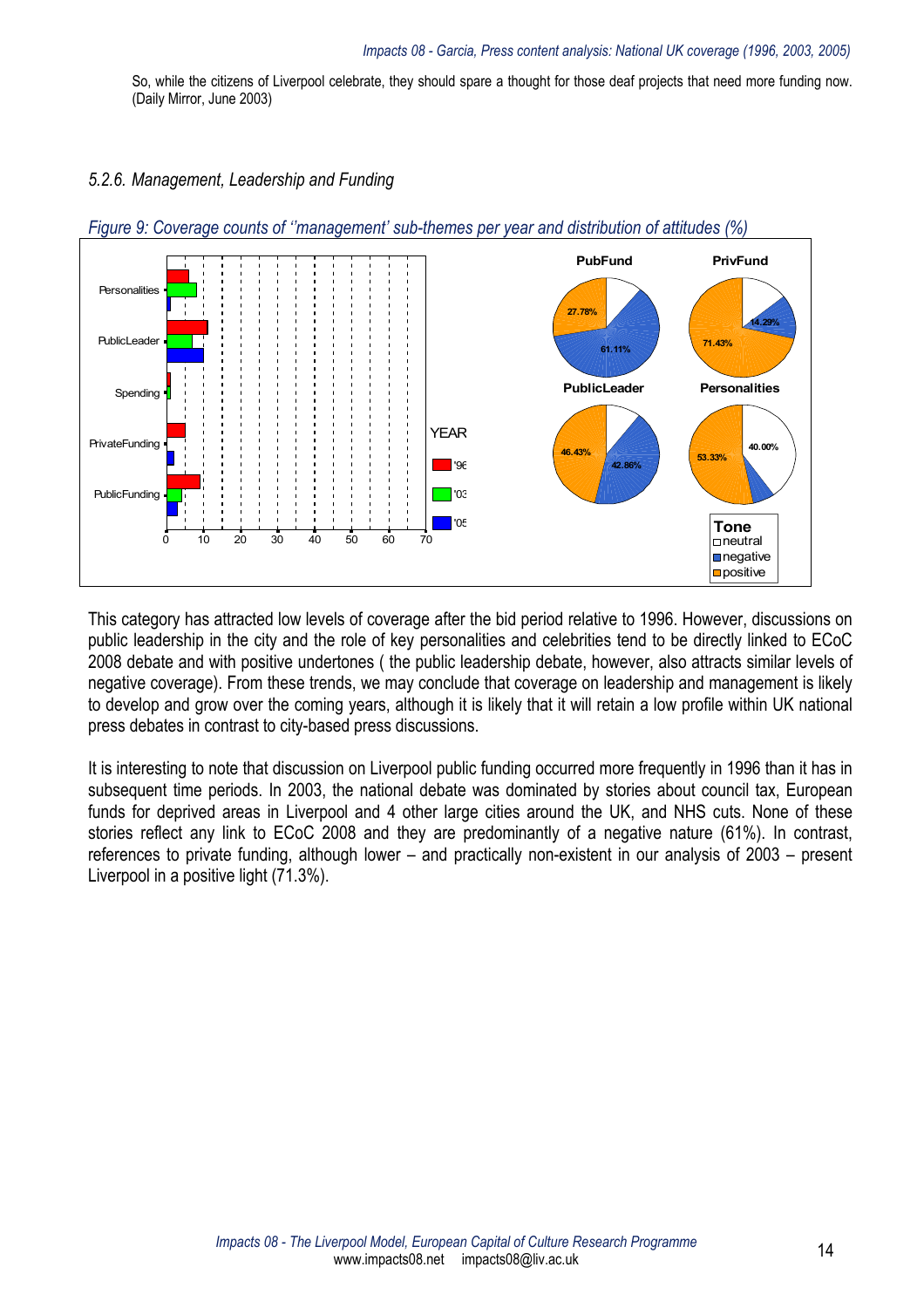#### *5.2.7. Physical/Environmental Debate*

In the time periods analysed, this is the category which generally received the lowest levels of coverage at a national level, although generic references to infrastructural developments grew rapidly in 2005. Within our sample, we have not identified stories directly linking the city's physical development to ECoC 2008. However, the overwhelming majority of these stories place Liverpool at the centre of the article, contrasting with most of the other sub-themes which tend to discuss the city in the context of other places or merely 'in passing'.



*Figure 10: Coverage counts of 'physical' sub-themes per year and distribution of attitudes (%)* 

Most of the general infrastructure coverage is centred on housing developments and the effects of demolitions, and is presented with similar levels of positive and negative coverage. In 2005, coverage is particularly dominated by the John Prescott 'bulldozers' story and its effect on the North West, as reflected by the following quotes. This story is presented in unequivocal negative tones by the national press (in future reporting, we will complement these stories with the opinions of local residents):

As if the bulldozers hadn't already done their worse in the wrecking-ball-swinging Sixties, Prescott's so called 'strategy for urban regeneration' includes plans to flatten up to 400,000 homes in northern cities such as Liverpool, Manchester and Newcastle. (Daily Mail, Feb 2005)

A Victorian terrace house in Liverpool has been modernised for little more than it would cost to demolish in an exercise that has cast doubt over the value of the Government's plans for knocking down 200,000 homes across the North of England. (Daily Telegraph, Apr 2005)

"Better homes" does not necessarily mean demolish and start again. If they want new homes, surely their housing association can look to build on one of the housing areas already cleared around Liverpool, mending its broken urban fabric, rather than tearing up its precious history and destroying the rest of the community. (Guardian, Dec 2005)

It is also worth quoting from a particular article highlighting the effects of demolition on other city tourism efforts:

The vividly painted Magical Mystery Tour bus pulled up outside Ringo Starr's childhood home in Liverpool yesterday. As tourists craned their necks to gawp at 9 Madryn Street, where the Beatles' drummer was born, the residents were contemplating their future. The 150-year-old two-up, two-down terrace house is one of 6,800 homes in the city which have been earmarked for demolition in one of Liverpool's worst batterings since the Luftwaffe. (Guardian, April 2005)

We also have identified a range of stories dedicated to debating cultural infrastructures specifically, but they are a small minority. In 1996, they referred to the reopening of a Beatles club. It is worth noting that in the same year there were also many stories about the opening of LIPA; however, these have been included within the 'culture and the arts' category, as they debated the actual venue programming and wider agenda, rather than the building itself.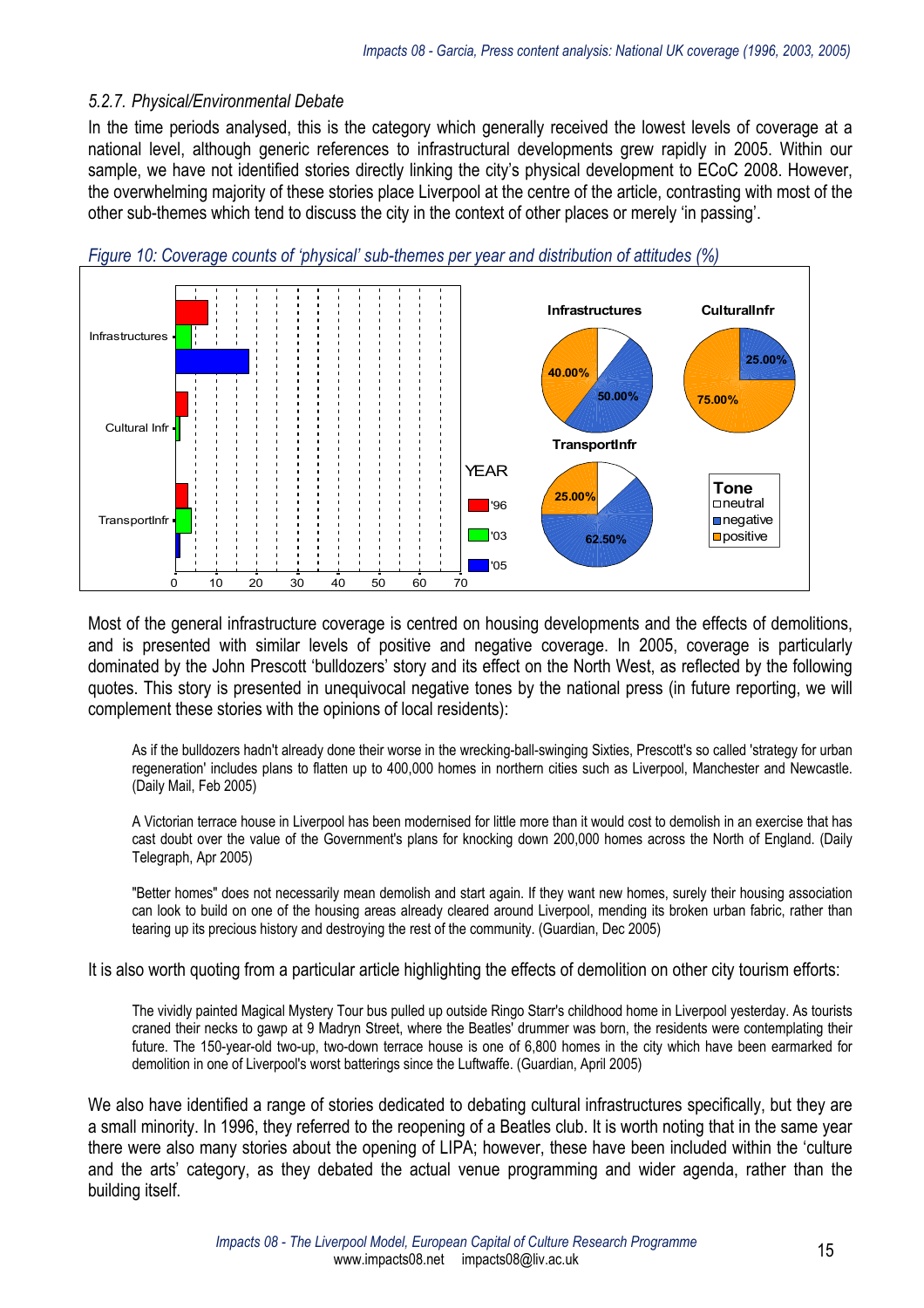#### **5.3. Attitudinal Variations**

Overall, the tone of articles on Liverpool is quite evenly balanced between positivity and negativity. We have not detected any *major* change in either positive or negative attitudes after the nomination; however, it is possible to observe a slight predominance of negative stories in 1996 and predominance of positive stories in 2003. We have also tried to distinguish between descriptive (factual) and analytical (opinion-led) articles. A clear majority of stories are fit into the former category, offering negative or positive impressions as a statement of fact (e.g., reporting crime = negative; art galleries = positive) rather than as a judgement or personal opinion. The latter tend to have a greater impact on readers' perceptions as they are usually presented within longer pieces, be it news or, particularly, opinion pieces and features.

In 1996, there was a greater range of (positive and negative) analytical stories. Negative analytical pieces on the city have focused on debate around infrastructural developments, followed by crime, employment and poverty. Positive analytical pieces have focused on debate about investment growth, the city's changing image and the strengths of public leadership, particularly with reference to the City Council.



*Figure 11: Attitudinal variations per year (total counts)* 

#### *Figure 12: Attitudes by category (in percentage)*

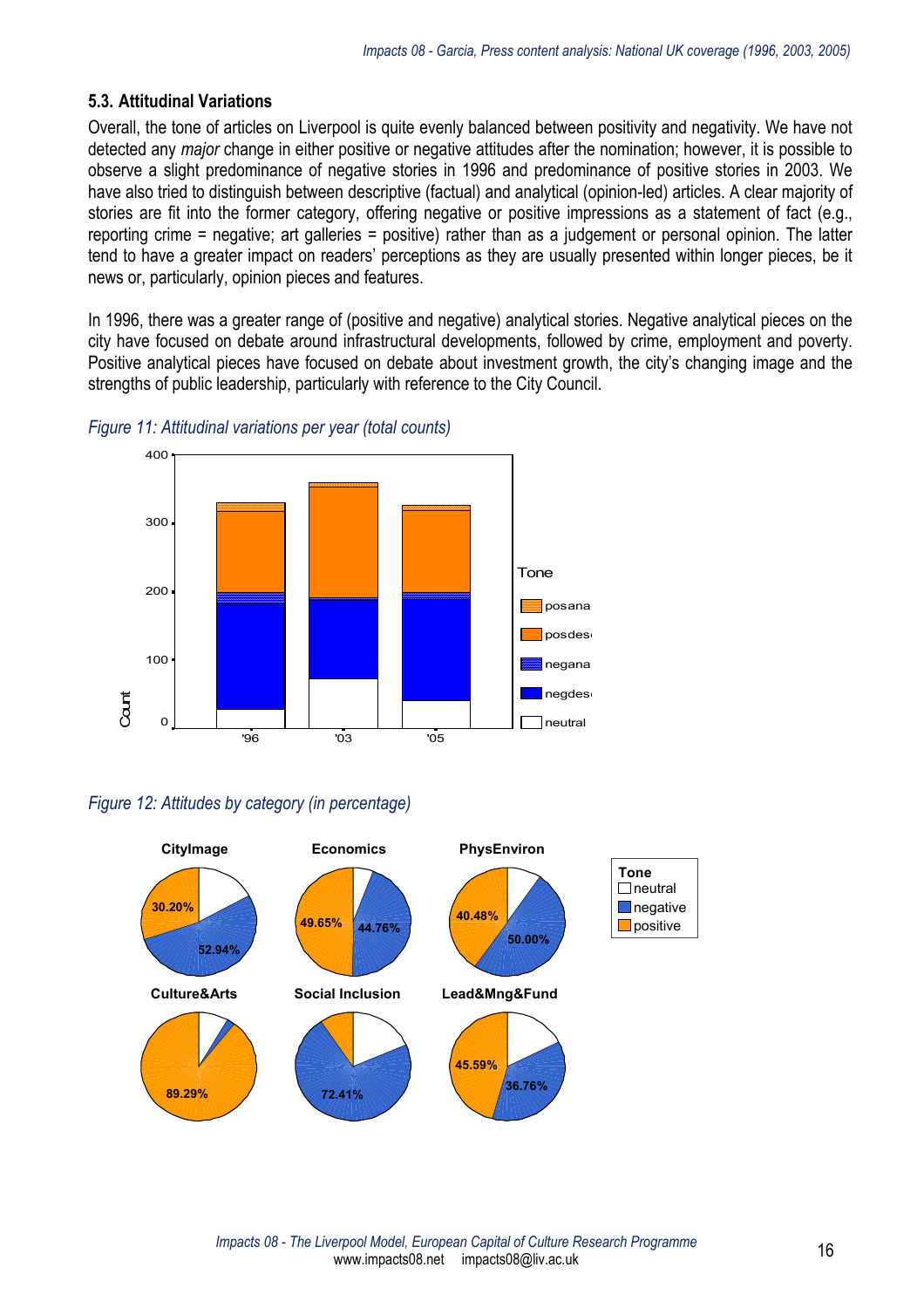Figure 12 offers a generic indication of the *range* of attitudes per thematic category, *independently of levels of coverage*. Clearly, culture and arts stories have been predominantly positive and, thus, have been the main area of debate contributing to improved perceptions of Liverpool. This is followed by stories on the city's economic development, stories on leadership and management issues, and stories on Liverpool's physical developments(although the neither of 'leadership' nor 'physical development' stories are statistically relevant due to low levels of coverage).

In contrast, discussion on social issues and inclusion is remarkably negative, as is debate on city image, which is presented largely through the lens of crime and violence stories. Levels of crime and limitations in addressing social issues are the two areas which most contribute towards negative perceptions of the city.

The main themes attracting negative coverage across the different periods have been the following (ordered from most to least dominant):

- Crime and violence (more negative in 1996);
- Social issues (with a slight trend towards increased criticism in 2005);
- Employment (no overall variations, though a slight trend towards less negative coverage in 2005);
- **Health (the overall debate was slightly more positive in 1996).**

The main themes attracting positive coverage have been:

- Galleries and visual arts scene (consistently positive, but particularly so in 2003);
- Business and inward investment (more predominant in 1996, though more positive in 2005);
- **Press and entertainment (some negative stories in 2003, rapidly decreasing in 2005);**
- **Music scene (clear growth in positive reporting from 2003 onwards);**
- Cultural events (mixed) (increasingly positive up to 2005);
- The Beatles (balance between positive and neutral stories, with predominance of the former);
- Universities and research (balance between positive and neutral stories. Slight increment of negative references in 2005).

#### **5.4. Centrality of Liverpool and ECoC 2008 to Press Debates**

Most articles referring to Liverpool (excluding those on football) mention the city in the context of other issues and locations. We have marked this as 'mixed reference' (71% of all articles). Liverpool is the core issue of discussion in 20% of all analysed articles, being only a partial reference – a sentence or brief mention in an article not dedicated to debating the city – in 9% of articles. Figure 13 shows the centrality of references to Liverpool across the six main thematic categories identified.

#### *Figure 13: -Centrality of references to Liverpool by category (distribution in percentage)*

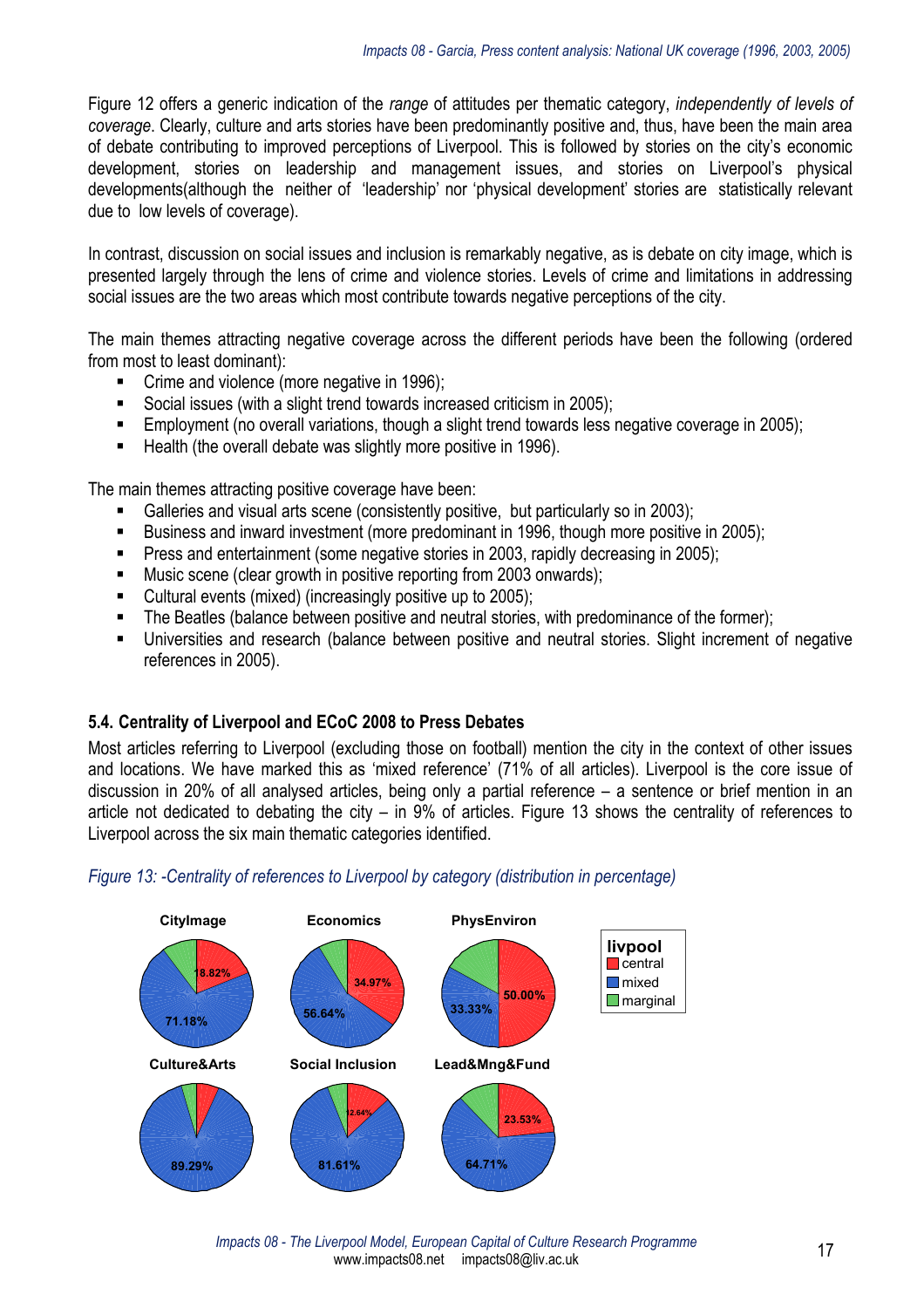Clearly, articles referring to the city's physical development - although only representing 4% of coverage constitute the category most directly focused on Liverpool. However, articles on economic development do also place Liverpool at the centre of the debate on 35% of occasions. This is followed by debate on leadership and management and debate on city image.

Direct references to ECoC 2008 have been scarce within UK national coverage. References peaked in 2003 during the bid and nomination periods; however, they have rapidly decreased again in 2005. References to ECoC 2008 have been coded according to three main categories: (i) central - meaning the article is entirely focused on debating the Capital of Culture year; (ii) marginal - meaning ECoC 2008 is only mentioned in passing; and (iii) 'no reference'. Figure 14 shows the themes introducing central or marginal references to ECoC 2008 in both 2003 and 2005.



*Figure 1: Coverage counts of direct references to ECoC 2008 by theme ('no references' excluded)* 

The figure indicates that the theme most clearly linked to ECoC 2008 is specific coverage on the changing image of the city, which is predominantly positive. This is followed by references to inward investment (also predominantly positive), cultural/arts events, social inclusion (combining both debate around 'minorities' and wider social issues), the positioning of Liverpool in the region and in the rest of the UK, and public leadership. Of these, debates around 'social issues' are the only ones attracting some negative coverage and are, thus, the only ones offering a critical view of the city in the context of ECoC 2008.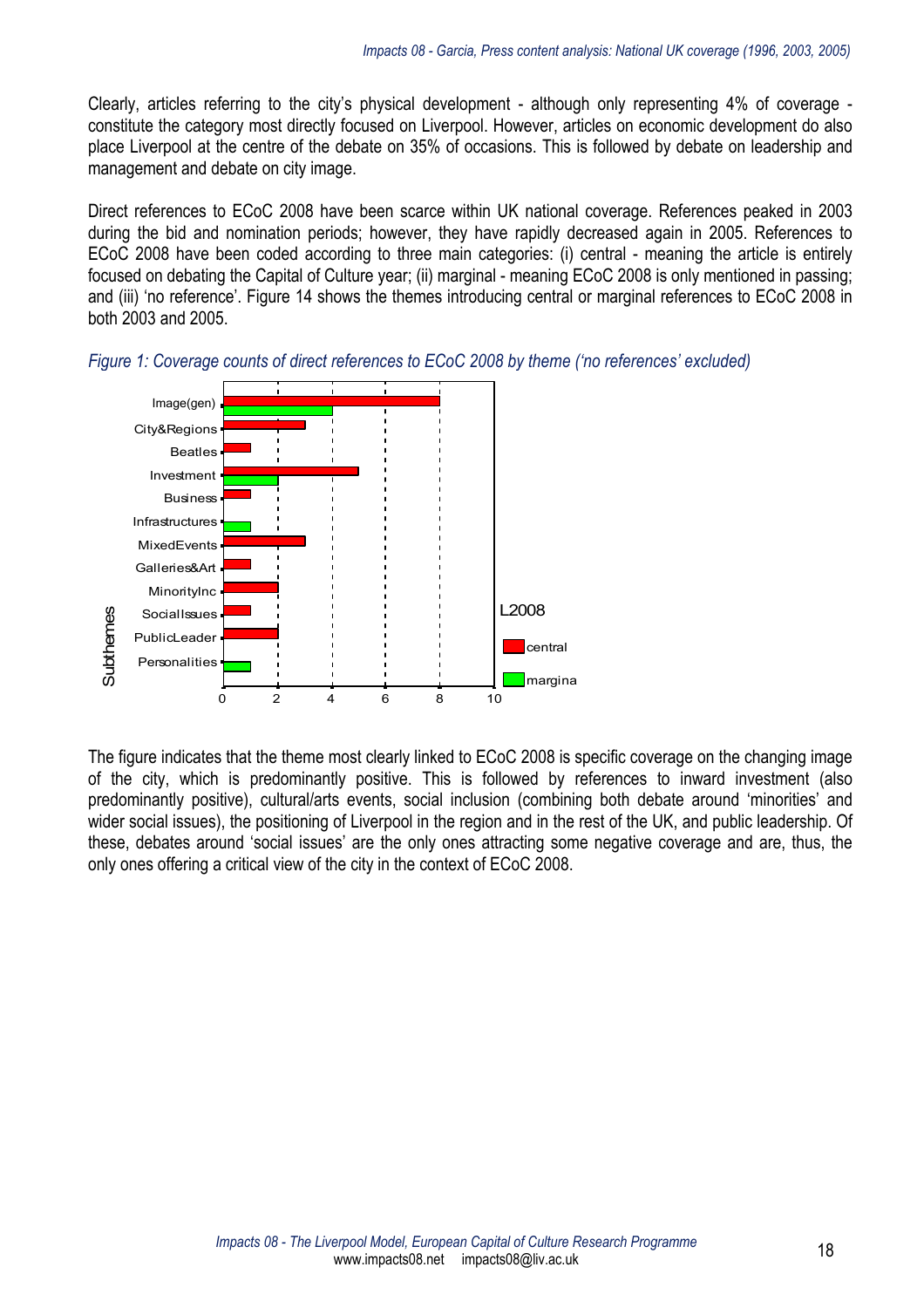## **6. Conclusions**

ECoC 2008 has had a direct impact on the growth of national press stories about Liverpool's culture and the arts, social inclusion, and inward investment. National debate about social inclusion and access has been mainly negative, but has substituted the trend of 1996, in which most social relations stories were treated as crime and violence stories. This is clearly an improvement. The growth in references to culture and the arts has been mainly focused on presenting Liverpool as a centre for the visual arts and, increasingly as containing a strong music scene. The former has benefited directly from the ECoC 2008 nomination, while the latter may have gained similar levels of coverage regardless of the prospects of 2008. Finally, the growing debate on inward investment is focused on the rise of real estate values and Liverpool's renewed potential to attract and/or retain professional and high income/educated groups as an effect of becoming ECoC.

Independently from the effect of becoming ECoC, it is also interesting to note that, despite the ongoing predominance of damaging crime- and violence-related stories, the city is also strongly associated with the prestige of its universities and leading academic research, and benefits from positive associations with popular television programmes and the continuing allure of the Beatles legacy.

Areas that are not receiving high levels of national coverage so far are the city's tourism potential and the development of cultural infrastructures. These topics are, however, treated as a core priority within stakeholders' interviews, which shows a discrepancy between the core interests of the city's key players and the main aspects catching the attention of the national press. A possible explanation for this situation is that, up to 2005, the average story on Liverpool had not been centred on, or even mentioned directly, ECoC 2008 (with up to 10% of all stories referring to Liverpool in the context of other locations/issues, and 20% of stories focusing on the city itself). Building on the experience of previous cities hosting the title, it is likely that the proportion of references to ECoC 2008 will grow in upcoming years, and with it, the amount of references to core city regeneration debates.

Overall, national representations of the city present an even balance between the positive and the negative. The rapid growth of culture and arts stories as a result of the ECoC 2008 nomination has been a key source of positive imagery. However, the continuous predominance of crime and violence stories makes it difficult to argue that the city is overcoming old stereotypes. In future research, we will compare this situation with the press reporting on the previous ECoC, Glasgow 1990. The other source of damaging perceptions of the city, and ECoC 2008 in particular, is the trend towards treating social inclusion stories in negative terms. This is the one area in which the city should focus most communication efforts in the short term, especially as it was presented as one of the key bid selling points in the first place. The development of initiatives such as the Creative Communities programme should help advance this argument; however, in order to have an impact on UK-wide perceptions (rather than only the local) , it is crucial that it reaches, and is reflected by, the national papers.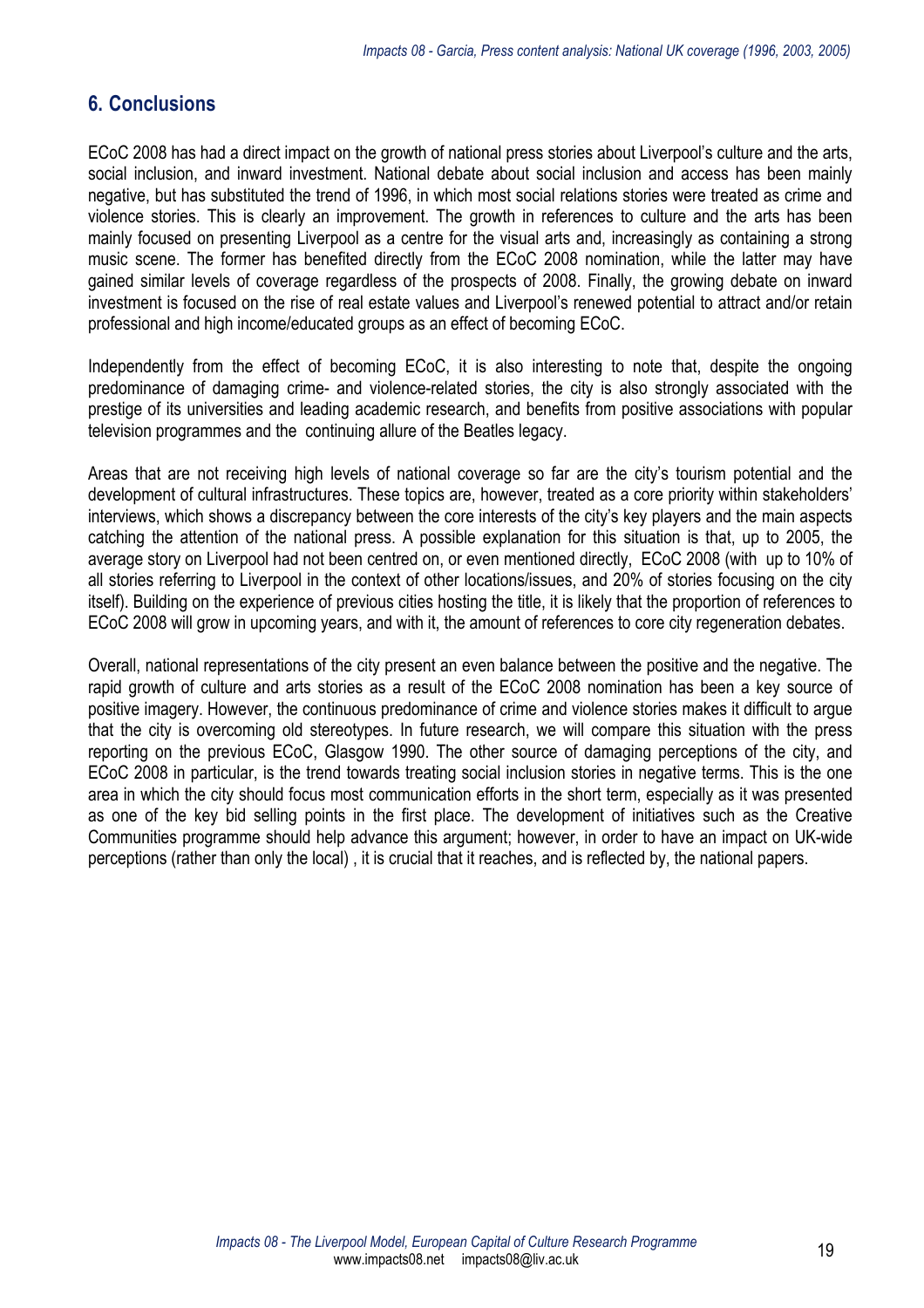## **7. Appendix 1: Notes on the Methodology**

Our approach to press content analysis is based on the study of press narratives, that is, through examining themes and attitudes emerging from articles which discuss a given city and its people, so as to trace the origins of (local, national and international) perceptions. This methodology provides a key image indicator and is a critical data source for the assessment of cultural (soft) impacts.

Content analysis has been defined as an approach to the analysis of documents and text that seeks to quantify content in terms of predetermined categories and in a systematic and replicable manner. Traditionally, the technique is supposed to focus on the objective quantitative description of the manifest content of communication. However, a limitation of this approach is the focus on counting text rather than analysing content. In order to address this limitation, we have combined established quantitative techniques (centred on coding objective states, such as date of publication and so forth) with a qualitative approach, focused on the identification of themes and attitudes. The latter approach has required interpretation on the part of the coders, and an understanding of the social and cultural context for the items under analysis. This is explained in more detail in the 'coding approach' section. Before then, we offer a brief explanation of the data collection process and justification for the time periods selected for analysis.

#### **7.1. Data Collection Process**

 $\overline{\phantom{a}}$ 

This study has assessed the nature of all UK national coverage referring to the city of Liverpool over 3different years. This has been an extremely ambitious task that has required a complex approach to sampling and taken up a lot of the team's research time.<sup>5</sup> Studying the nature of articles referring to Liverpool in general, rather than ECoC 2008 specifically, has been deemed important to gain a broader and more representative understanding of the impact of ECoC 2008 on general public perceptions. This has been particularly relevant in the assessment of national press coverage, as it can offer an indication of whether references to Liverpool beyond its immediate metropolitan or regional environments have been directly affected by the decision to bid for, and subsequently win, the status of ECoC.

The research team has relied on the electronic database Lexis Nexis to access all UK press coverage. Relying on a generic database rather than a specific Liverpool-built press resource has forced us to spend considerable amounts of time testing the validity and relevance of the articles identified. In order to narrow the search as much as possible, we decided to exclude all stories on Liverpool dedicated to football or sport, as they clearly dominated within national press debates (on occasion, they constituted 70% to 80% of stories). We also tried to identify and exclude other references to 'Liverpool' which were not related to the city itself. We devised the following search query within the specified periods of time:

- "Liverpool" as major mention, OR "Liverpool" as 3 or more mentions;
- NOT "sport" OR "football" OR "soccer" OR "Liverpool FC" OR "Everton" OR "Reds" OR "FA Cup" OR "Manchester United" OR "Liverpool Victoria" OR "Liverpool Street" OR "Liverpool Road" Anywhere.

In addition, the industry term ("sports & athletics") was excluded from the search.

<sup>&</sup>lt;sup>5</sup> Please note that during this phase of the study, the research team has been based at Glasgow University, where this methodology was first devised, tested and applied to the analysis of the press representations of Glasgow's ECoC 1990. Building on this expertise has been crucial in strengthening our methodological design. However, we have not been able to benefit from the range of press materials being collected by the Culture Company and, particularly, the Liverpool City Council Newscentre. To identify and sample relevant press clippings, we have relied instead on the generic press database Lexis Nexis and needed to devise a sophisticated search and validation process to establish a manageable sample. Future analysis will combine the generic Lexis Nexis searches with an assessment of the clippings collected and coded by the Liverpool City Council Newscentre.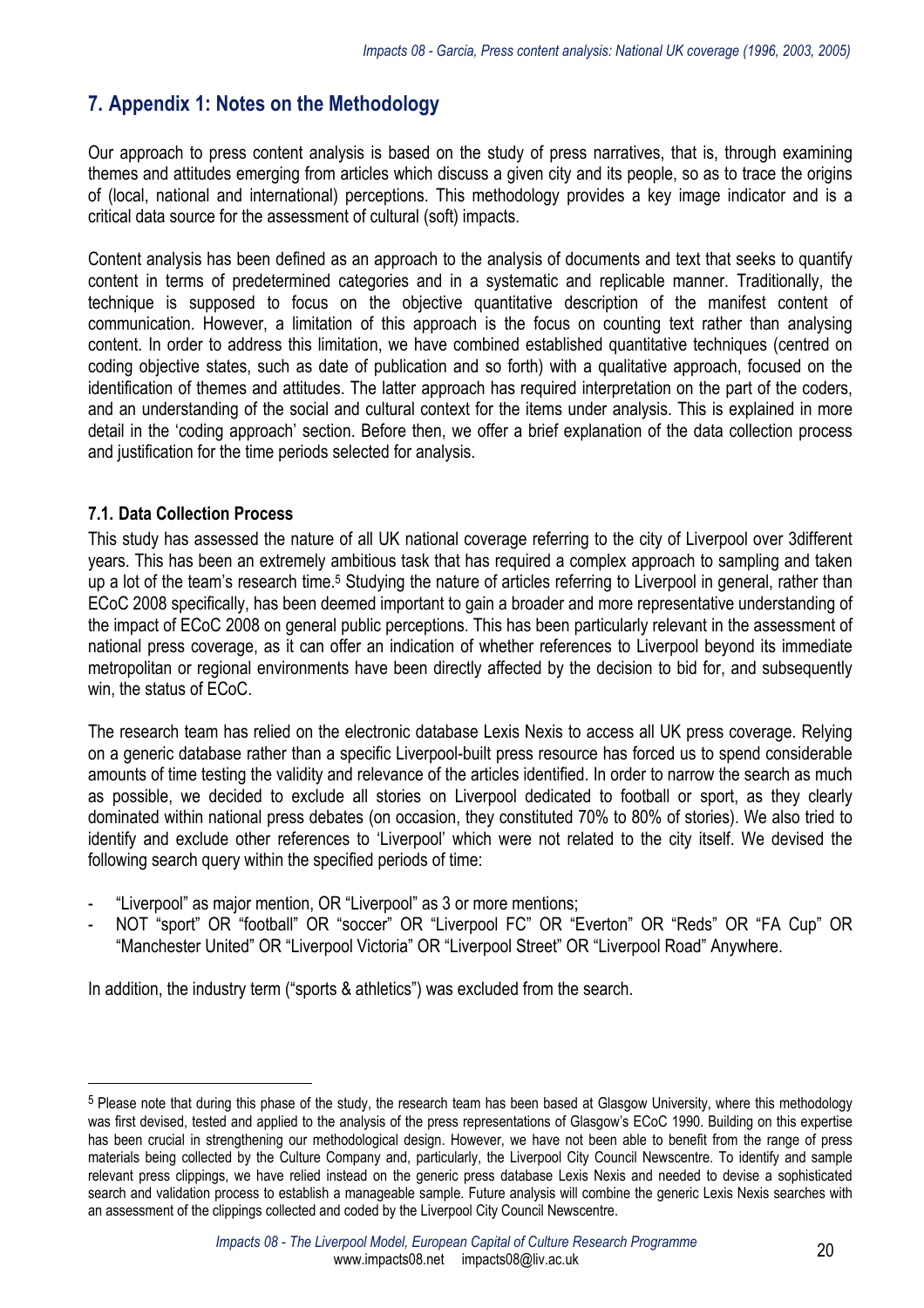Articles were selected according to source groupings: national press, Liverpool press, and regional daily press. As indicated at the start, this report only offers the results of national press analysis, comprising the following newspapers:

#### *Table i: National Newspapers*

| <b>National broadsheets</b>                                                                                                                                                                                                                                                                                                                                                                         | National tabloids / popular press                                                                                                                                                                                                                                                                                                                                                      |  |  |  |
|-----------------------------------------------------------------------------------------------------------------------------------------------------------------------------------------------------------------------------------------------------------------------------------------------------------------------------------------------------------------------------------------------------|----------------------------------------------------------------------------------------------------------------------------------------------------------------------------------------------------------------------------------------------------------------------------------------------------------------------------------------------------------------------------------------|--|--|--|
| <b>Sunday editions</b><br>Daily editions<br>The Guardian<br>The Observer<br>$\blacksquare$<br>$\Omega$<br>The Independent<br>Independent on Sunday<br>п<br>$\Omega$<br>Daily Telegraph<br>Sunday Telegraph<br>п<br>$\circ$<br><b>Sunday Times</b><br>The Times<br>п<br>$\Omega$<br><b>Sunday Business</b><br><b>Financial Times</b><br>п<br>$\circ$<br>Mail on Sunday<br>Daily Mail<br>п<br>$\circ$ | <b>Sunday editions</b><br>Daily editions<br>Daily Mirror<br><b>Sunday Mirror</b><br>$\circ$<br>Daily Express<br><b>Sunday Express</b><br>$\circ$<br>Sunday People<br>The People<br>$\circ$<br>Daily Record<br>Sunday Mail<br>$\circ$<br>News of the World<br>Sun<br>п<br>$\Omega$<br>Daily Star<br>Metro<br>Other Sunday papers<br>п<br><b>Sunday Post</b><br>Morning Star<br>$\Omega$ |  |  |  |

The automatic searches brought up 6,074 articles for the three years in question. We decided to analyse 1 in 6 articles as they appeared chronologically (16.6% of total). After sampling and excluding irrelevant articles and repetitions, we selected and coded a total of 1,017 articles.

See monthly and year article distributions in the table below:

| <b>Lexis Nexis search results</b> |      |      | Analysed sample (1 in 6) |       |                 |      |      |      |              |
|-----------------------------------|------|------|--------------------------|-------|-----------------|------|------|------|--------------|
| <b>National</b>                   |      |      |                          |       | <b>National</b> |      |      |      |              |
| <b>papers</b>                     | 1996 | 2003 | 2005                     | Total | papers          | 1996 | 2003 | 2005 | <b>Total</b> |
| Jan                               | 109  | 227  | 190                      |       | Jan             | 29   | 32   | 28   |              |
| Feb                               | 120  | 173  | 157                      |       | Feb             | 35   | 27   | 19   |              |
| Mar                               | 90   | 219  | 163                      |       | Mar             | 22   | 34   | 20   |              |
| Apr                               | 91   | 152  | 143                      |       | Apr             | 20   | 20   | 17   |              |
| <b>May</b>                        | 89   | 254  | 157                      |       | May             | 20   | 32   | 22   |              |
| Jun                               | 59   | 259  | 204                      |       | Jun             | 23   | 33   | 29   |              |
| Jul                               | 115  | 209  | 186                      |       | Jul             | 39   | 32   | 27   |              |
| Aug                               | 130  | 212  | 202                      |       | Aug             | 38   | 35   | 36   |              |
| <b>Sep</b>                        | 114  | 201  | 147                      |       | <b>Sep</b>      | 37   | 21   | 30   |              |
| <b>Oct</b>                        | 76   | 231  | 271                      |       | <b>Oct</b>      | 19   | 33   | 36   |              |
| <b>Nov</b>                        | 92   | 222  | 266                      |       | <b>Nov</b>      | 28   | 36   | 33   |              |
| <b>Dec</b>                        | 109  | 163  | 272                      |       | Dec             | 21   | 25   | 29   |              |
| <b>Total</b>                      |      |      |                          |       | <b>Total</b>    |      |      |      |              |
| search                            | 1194 | 2522 | 2358                     | 6074  | sample          | 331  | 360  | 326  | 1017         |

#### *Table ii: Search results and sampling process*

In subsequent coding stages, we expect to access the Newsbrief database, designed and regularly updated by Liverpool City Council Newscentre. This will allow us to access local weekly papers, not available through Lexis Nexis. We will also rely on the clippings being collected by the Mersey Partnership and agencies such as Weber Shandwick to access international press clippings.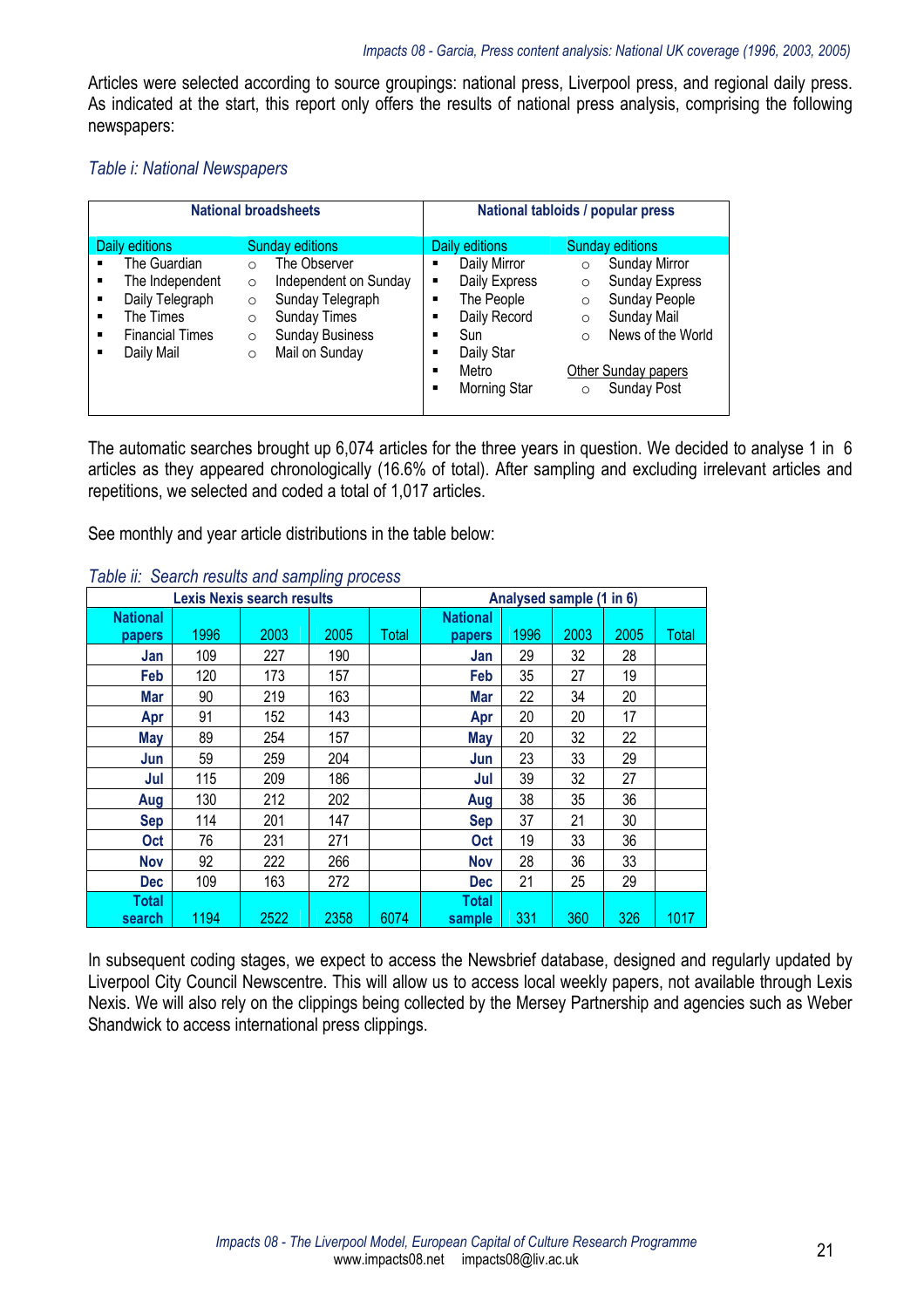#### **7.2. Time Periods**

The first phase of our content analysis has been entirely retrospective and has attempted to establish a base-line of press representations.

Current analysis:

- Pre-bid period 1996: This period has been included to assess approaches to national coverage before the city decided to bid. 1996 is the chosen year as it represents the city in a different political, social, economic and cultural climate. This provides a base-line from which to assess change in press attitudes, thematic emphasis, and the length and diversity of articles about the city after it becomes ECOC;
- Bid and announcement 2003: Over this period we can identify the initial impact of associating Liverpool with ECoC 2008. ECoC 2008-related stories over the bid period place Liverpool in the context of other candidate cities and establish comparisons. The nomination and announcement allows us to identify key national press reactions and their effect on other Liverpool-related stories;
- Pre-event period 2005: This can be considered an interim period in the progression towards 2008. Direct references to ECoC 2008 within the national press may have decreased as there are no specific events or activities to report. In this context, it is relevant to identify whether non-ECoC-related representations of the city are significantly different from those of the pre-bidding period.

Future analysis:

- Event period 2007 to 2008: This period will be characterised by a dramatic increase in coverage about the event itself (including 'Liverpool 800') and the reporting of activities as they occur;
- Post-event period 2009 and early 2010: This will allow an assessment of variations in press references once the event is over. It will be characterised by the retrospective approach taken by journalists towards event issues and their effect on Liverpool, and will offer a first indication of image legacies in the medium to long term.

#### *7.2.1. Coding Approach*

 $\overline{\phantom{a}}$ 

Following established methods of content analysis, the clippings have been individually coded according to a series of categories that reflect key indicators to measure image change.6 These include both demographic categories and qualitative categories.

Demographic/profile categories:

- Date of publication;
- Newspaper title and type (daily and Sunday broadsheet, daily and Sunday tabloids);
- Geographic remit (at this stage, only UK national papers have been included);
- Article length, by column inches (short, medium, long);
- Article format (news, editorial, opinion/comment, feature, preview, and so on).

The identification of qualitative categories, such as thematic focus, a paper's attitudes, and the centrality of references to Liverpool in the context of respective themes, has required a more complex process of analysis and interpretation. The core themes have been identified before embarking on the analysis proper, but have developed over time so that they reflect the particularities of press discussions about the city. Building on previous research7 and the *Impacts 08* approach to establishing a thematic framework in which indicator clusters will sit, we have identified the following core thematic categories:

 $6$  Key 'image change' indicators vary depending on the case study, but have been extensively tested in a major study on Glasgow 1990 long-term cultural legacies led by Beatriz García (University of Glasgow, 2002-2005). See note below.

<sup>7</sup> See reports, links and periodical updates on the 'Cities and Culture Project. The long term cultural legacies of Glasgow 1990, European Capital of Culture', at www.beatrizgarcia.net